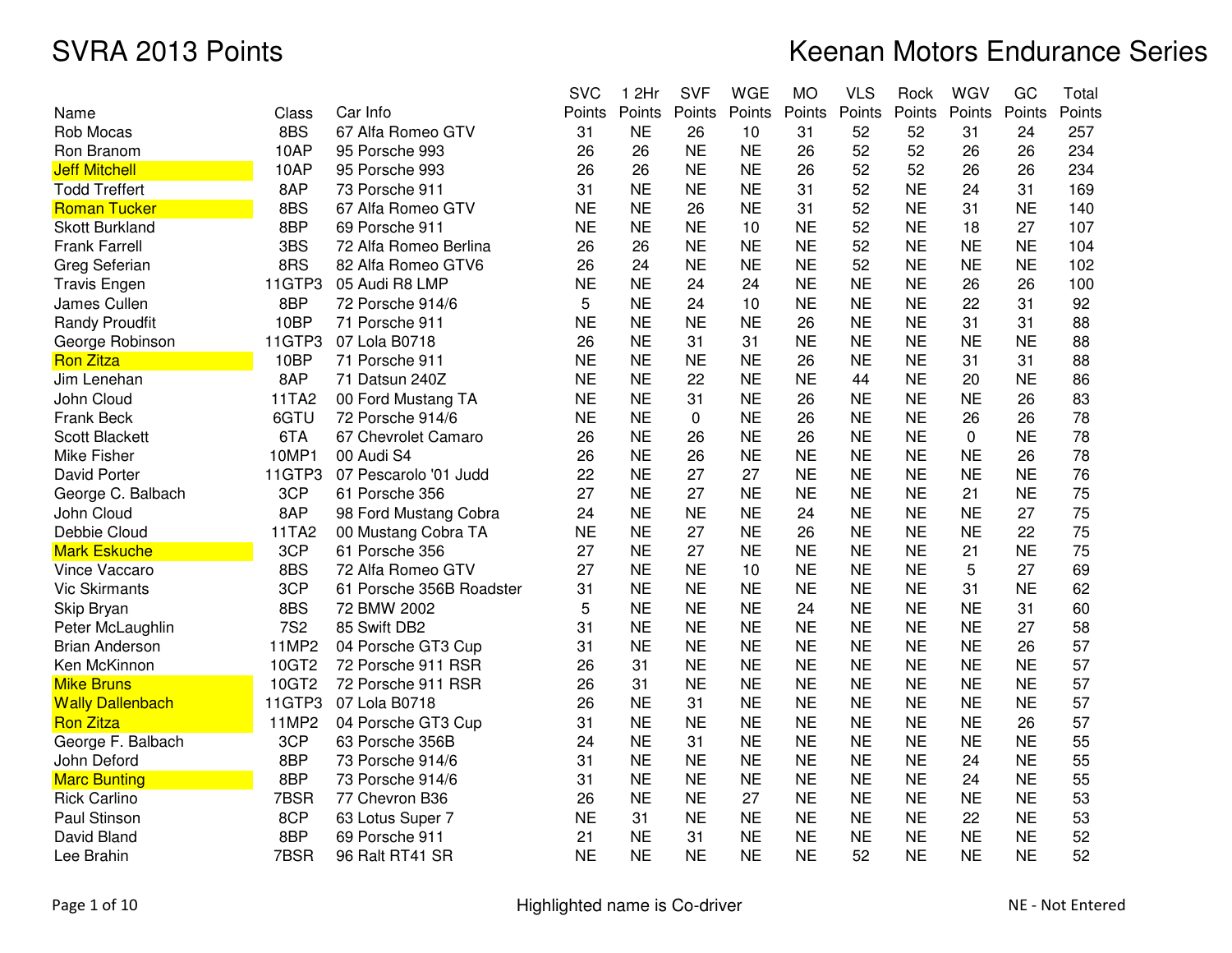|                            |            |                       | <b>SVC</b> | 1 2Hr     | <b>SVF</b> | <b>WGE</b> | <b>MO</b> | <b>VLS</b> | Rock      | WGV       | GC          | Total  |
|----------------------------|------------|-----------------------|------------|-----------|------------|------------|-----------|------------|-----------|-----------|-------------|--------|
| Name                       | Class      | Car Info              | Points     | Points    | Points     | Points     | Points    | Points     | Points    | Points    | Points      | Points |
| <b>Steve Durst</b>         | 7ASR       | 06 Mazda Sports Racer | <b>NE</b>  | <b>NE</b> | <b>NE</b>  | <b>NE</b>  | <b>NE</b> | 52         | <b>NE</b> | <b>NE</b> | <b>NE</b>   | 52     |
| Mark Greenberg             | 11MP1      | 06 Pontiac GTO R      | <b>NE</b>  | <b>NE</b> | <b>NE</b>  | 26         | <b>NE</b> | <b>NE</b>  | <b>NE</b> | 26        | <b>NE</b>   | 52     |
| Derek Harling              | 11GTP2     | 91 Lola T9150         | <b>NE</b>  | <b>NE</b> | <b>NE</b>  | 26         | 26        | <b>NE</b>  | <b>NE</b> | <b>NE</b> | <b>NE</b>   | 52     |
| Alex Heckert               | 6BP        | 66 Chevrolet Corvette | <b>NE</b>  | <b>NE</b> | <b>NE</b>  | <b>NE</b>  | <b>NE</b> | 52         | <b>NE</b> | <b>NE</b> | <b>NE</b>   | 52     |
| <b>Richard Kresch</b>      | 5BSR       | 70 Royale RP4/A4      | <b>NE</b>  | <b>NE</b> | <b>NE</b>  | <b>NE</b>  | <b>NE</b> | 52         | <b>NE</b> | <b>NE</b> | <b>NE</b>   | 52     |
| David Robertson            | 11MP1      | 06 Ford GT MKVII      | 26         | <b>NE</b> | <b>NE</b>  | <b>NE</b>  | 26        | <b>NE</b>  | <b>NE</b> | <b>NE</b> | <b>NE</b>   | 52     |
| <b>Jeff Fisher</b>         | 10MP1      | 00 Audi S4            | <b>NE</b>  | <b>NE</b> | 26         | <b>NE</b>  | <b>NE</b> | <b>NE</b>  | <b>NE</b> | <b>NE</b> | 26          | 52     |
| <b>Bruce Hamilton</b>      | 7BSR       | 96 Ralt RT41 SR       | <b>NE</b>  | <b>NE</b> | <b>NE</b>  | <b>NE</b>  | <b>NE</b> | 52         | <b>NE</b> | <b>NE</b> | <b>NE</b>   | 52     |
| <b>Brian Rechtiene</b>     | 5BSR       | 70 Royale RP4/A4      | <b>NE</b>  | <b>NE</b> | <b>NE</b>  | <b>NE</b>  | <b>NE</b> | 52         | <b>NE</b> | <b>NE</b> | <b>NE</b>   | 52     |
| <b>Andrea Robertson</b>    | 11MP1      | 06 Ford GT MKVII      | 26         | <b>NE</b> | <b>NE</b>  | <b>NE</b>  | 26        | <b>NE</b>  | <b>NE</b> | <b>NE</b> | <b>NE</b>   | 52     |
| Lee Giannone               | 8BP        | 66 Porsche 911        | 24         | <b>NE</b> | <b>NE</b>  | <b>NE</b>  | <b>NE</b> | <b>NE</b>  | <b>NE</b> | 27        | <b>NE</b>   | 51     |
| Nort Northam               | 8AP        | 72 Porsche 911        | <b>NE</b>  | 31        | <b>NE</b>  | <b>NE</b>  | <b>NE</b> | <b>NE</b>  | <b>NE</b> | 18        | <b>NE</b>   | 49     |
| Ron Pawley                 | 10MP1      | 93 Toyota Supra       | 22         | 27        | <b>NE</b>  | <b>NE</b>  | <b>NE</b> | <b>NE</b>  | <b>NE</b> | <b>NE</b> | <b>NE</b>   | 49     |
| <b>Bill Foster</b>         | 8AP        | 95 Ford Mustang       | <b>NE</b>  | <b>NE</b> | <b>NE</b>  | <b>NE</b>  | 27        | <b>NE</b>  | <b>NE</b> | <b>NE</b> | 21          | 48     |
| <b>Ben Sinnott</b>         | <b>7S2</b> | 91 Lola T9190         | <b>NE</b>  | <b>NE</b> | <b>NE</b>  | <b>NE</b>  | 21        | <b>NE</b>  | <b>NE</b> | 26        | <b>NE</b>   | 47     |
| Glenn Jividen Jr           | <b>7S2</b> | 00 Carbir S2000       | <b>NE</b>  | <b>NE</b> | <b>NE</b>  | <b>NE</b>  | 24        | <b>NE</b>  | <b>NE</b> | <b>NE</b> | 22          | 46     |
| <b>Tom Briest</b>          | 8AP        | 70 Porsche 914/6      | <b>NE</b>  | <b>NE</b> | <b>NE</b>  | <b>NE</b>  | <b>NE</b> | <b>NE</b>  | <b>NE</b> | 21        | 22          | 43     |
| Mark Coombs                | <b>7S2</b> | 90 Lola T9090         | <b>NE</b>  | <b>NE</b> | 31         | <b>NE</b>  | 5         | <b>NE</b>  | <b>NE</b> | <b>NE</b> | $\mathbf 0$ | 36     |
| Jim Hamblin                | 8BP        | 68 Porsche 911        | 5          | <b>NE</b> | <b>NE</b>  | <b>NE</b>  | <b>NE</b> | <b>NE</b>  | <b>NE</b> | 31        | <b>NE</b>   | 36     |
| Dick Howe                  | 11TA2      | 89 Ford Mustang       | 5          | <b>NE</b> | <b>NE</b>  | 31         | <b>NE</b> | <b>NE</b>  | <b>NE</b> | <b>NE</b> | <b>NE</b>   | 36     |
| Mark Heinzelman            | 3DP        | 73 Porsche 914        | <b>NE</b>  | <b>NE</b> | <b>NE</b>  | 10         | <b>NE</b> | <b>NE</b>  | <b>NE</b> | 24        | <b>NE</b>   | 34     |
| <b>Gene Giorgini</b>       | 3DP        | 73 Porsche 914        | <b>NE</b>  | <b>NE</b> | <b>NE</b>  | 10         | <b>NE</b> | <b>NE</b>  | <b>NE</b> | 24        | <b>NE</b>   | 34     |
| Tom Grudovich              | 8AP        | 66 Ginetta G4         | 5          | <b>NE</b> | <b>NE</b>  | <b>NE</b>  | <b>NE</b> | <b>NE</b>  | <b>NE</b> | 27        | <b>NE</b>   | 32     |
| Dan Curry                  | 11GTP1     | 85 Porsche 962        | <b>NE</b>  | <b>NE</b> | <b>NE</b>  | 31         | <b>NE</b> | <b>NE</b>  | <b>NE</b> | <b>NE</b> | <b>NE</b>   | 31     |
| <b>Jeff Devine</b>         | 3DP        | 67 MGB Rdstr          | <b>NE</b>  | <b>NE</b> | <b>NE</b>  | <b>NE</b>  | <b>NE</b> | <b>NE</b>  | <b>NE</b> | 31        | <b>NE</b>   | 31     |
| <b>Christopher Fountas</b> | 11MP2      | 08 Ferrari 430        | <b>NE</b>  | 31        | <b>NE</b>  | <b>NE</b>  | <b>NE</b> | <b>NE</b>  | <b>NE</b> | <b>NE</b> | <b>NE</b>   | 31     |
| Ron Goodman                | 3CP        | 61 Porsche 356B Rdstr | <b>NE</b>  | <b>NE</b> | <b>NE</b>  | <b>NE</b>  | <b>NE</b> | <b>NE</b>  | <b>NE</b> | 31        | <b>NE</b>   | 31     |
| Lawrence Huang             | <b>7S2</b> | 02 Van Diemen S2000   | <b>NE</b>  | <b>NE</b> | <b>NE</b>  | <b>NE</b>  | 31        | <b>NE</b>  | <b>NE</b> | <b>NE</b> | <b>NE</b>   | 31     |
| <b>Robert Hurley</b>       | 8CP        | 66 Porsche 911        | <b>NE</b>  | <b>NE</b> | <b>NE</b>  | <b>NE</b>  | <b>NE</b> | <b>NE</b>  | <b>NE</b> | 31        | <b>NE</b>   | 31     |
| <b>Howard Katz</b>         | 7BSR       | 75 Toj 205C           | <b>NE</b>  | <b>NE</b> | <b>NE</b>  | 31         | <b>NE</b> | <b>NE</b>  | <b>NE</b> | <b>NE</b> | <b>NE</b>   | 31     |
| Phil Lasco                 | 11TA2      | 00 Ford Mustang TA    | 31         | <b>NE</b> | <b>NE</b>  | <b>NE</b>  | <b>NE</b> | <b>NE</b>  | <b>NE</b> | <b>NE</b> | <b>NE</b>   | 31     |
| <b>Bob Leitzinger</b>      | 8BS        | 70 Datsun PL510       | <b>NE</b>  | 31        | <b>NE</b>  | <b>NE</b>  | <b>NE</b> | <b>NE</b>  | <b>NE</b> | <b>NE</b> | <b>NE</b>   | 31     |
| Stefano Lousso             | 10MP1      | 00 Ferrari 360        | <b>NE</b>  | 31        | <b>NE</b>  | <b>NE</b>  | <b>NE</b> | <b>NE</b>  | <b>NE</b> | <b>NE</b> | <b>NE</b>   | 31     |
| <b>Tony Parella</b>        | 6AP        | 71 Chevrolet Corvette | 0          | 31        | <b>NE</b>  | <b>NE</b>  | <b>NE</b> | <b>NE</b>  | <b>NE</b> | <b>NE</b> | <b>NE</b>   | 31     |
| Joe Riolo                  | 8AP        | 72 Datsun 240Z        | <b>NE</b>  | <b>NE</b> | <b>NE</b>  | <b>NE</b>  | <b>NE</b> | <b>NE</b>  | <b>NE</b> | 31        | <b>NE</b>   | 31     |
| Nathan Scigliano           | <b>7S2</b> | 87 Swift DB2          | <b>NE</b>  | <b>NE</b> | <b>NE</b>  | <b>NE</b>  | <b>NE</b> | <b>NE</b>  | <b>NE</b> | <b>NE</b> | 31          | 31     |
| <b>Fritz Seidel</b>        | 6GTO       | 67 Porsche 911S       | 31         | <b>NE</b> | <b>NE</b>  | <b>NE</b>  | <b>NE</b> | <b>NE</b>  | <b>NE</b> | <b>NE</b> | <b>NE</b>   | 31     |
| <b>Brian Walsh</b>         | 8RS        | 71 Ford Pinto         | <b>NE</b>  | 31        | <b>NE</b>  | <b>NE</b>  | <b>NE</b> | <b>NE</b>  | <b>NE</b> | <b>NE</b> | <b>NE</b>   | 31     |
| <b>Peter Argetsinger</b>   | 10MP1      | 00 Ferrari 360        | <b>NE</b>  | 31        | <b>NE</b>  | <b>NE</b>  | <b>NE</b> | <b>NE</b>  | <b>NE</b> | <b>NE</b> | <b>NE</b>   | 31     |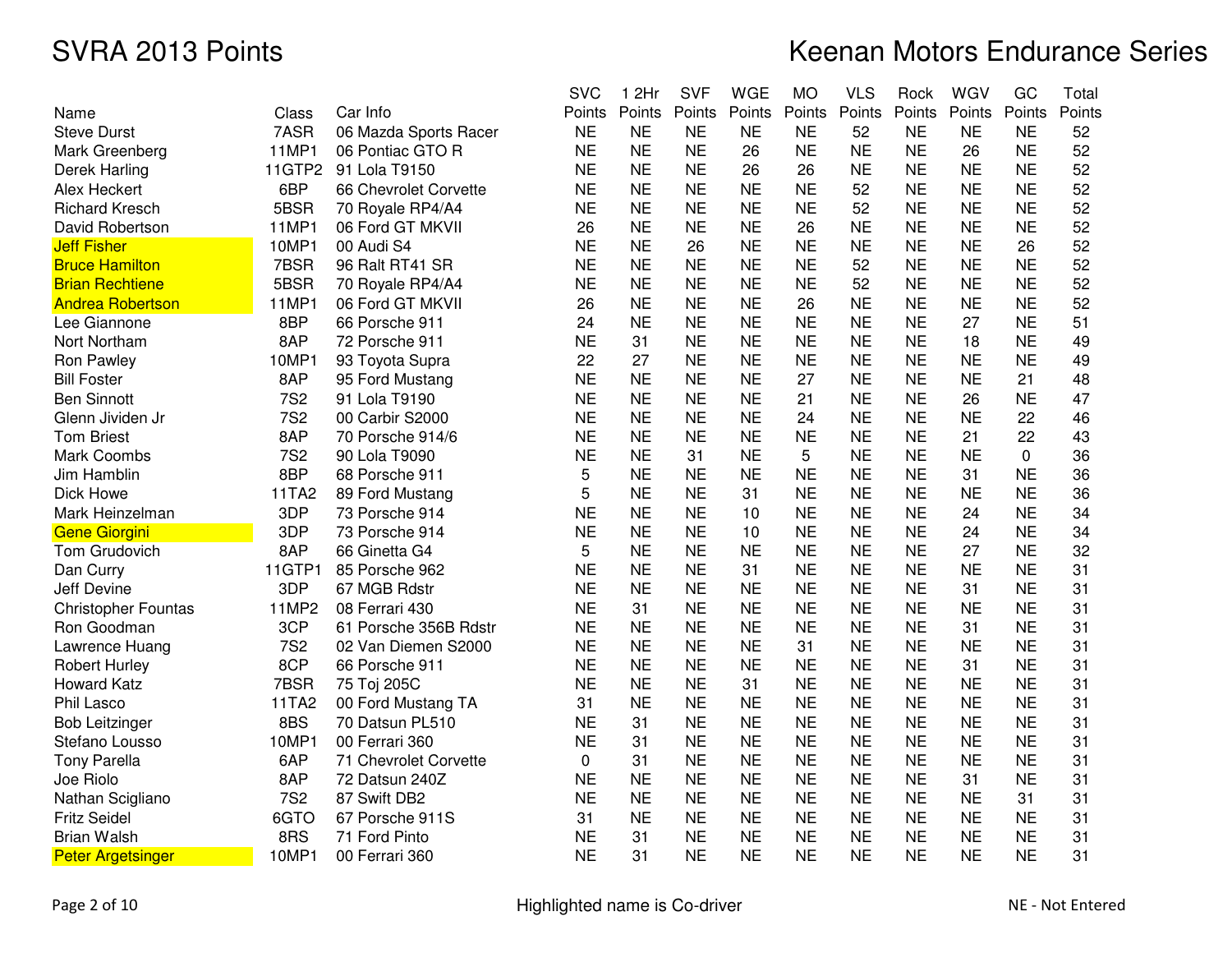|                         |              |                           | <b>SVC</b> | 1 2Hr     | <b>SVF</b> | <b>WGE</b> | <b>MO</b> | <b>VLS</b> | Rock      | WGV       | GC        | Total  |
|-------------------------|--------------|---------------------------|------------|-----------|------------|------------|-----------|------------|-----------|-----------|-----------|--------|
| Name                    | Class        | Car Info                  | Points     | Points    | Points     | Points     | Points    | Points     | Points    | Points    | Points    | Points |
| <b>Charlie Boyer</b>    | 11GTP1       | 85 Porsche 962            | <b>NE</b>  | <b>NE</b> | NE         | 31         | <b>NE</b> | <b>NE</b>  | <b>NE</b> | <b>NE</b> | <b>NE</b> | 31     |
| <b>Bob Eagleson</b>     | 3DP          | 67 MGB Rdstr              | <b>NE</b>  | <b>NE</b> | <b>NE</b>  | <b>NE</b>  | <b>NE</b> | <b>NE</b>  | <b>NE</b> | 31        | <b>NE</b> | 31     |
| <b>Dave Handy</b>       | <b>7S2</b>   | 85 Swift DB2              | 31         | <b>NE</b> | <b>NE</b>  | <b>NE</b>  | <b>NE</b> | <b>NE</b>  | <b>NE</b> | <b>NE</b> | <b>NE</b> | 31     |
| <b>Shane Lewis</b>      | 11GTP3       | 07 Lola B0718             | <b>NE</b>  | <b>NE</b> | <b>NE</b>  | 31         | <b>NE</b> | <b>NE</b>  | <b>NE</b> | <b>NE</b> | <b>NE</b> | 31     |
| <b>Edward Sevadjian</b> | 6AP          | 71 Chevrolet Corvette     | <b>NE</b>  | 31        | <b>NE</b>  | <b>NE</b>  | <b>NE</b> | <b>NE</b>  | <b>NE</b> | <b>NE</b> | <b>NE</b> | 31     |
| <b>Ben Sinnot</b>       | <b>7S2</b>   | 87 Swift DB2              | <b>NE</b>  | <b>NE</b> | <b>NE</b>  | <b>NE</b>  | <b>NE</b> | <b>NE</b>  | <b>NE</b> | NE        | 31        | 31     |
| <b>Don Soenen</b>       | 11TA2        | 00 Ford Mustang TA        | 31         | <b>NE</b> | <b>NE</b>  | <b>NE</b>  | <b>NE</b> | <b>NE</b>  | <b>NE</b> | <b>NE</b> | <b>NE</b> | 31     |
| <b>Roman Tucker</b>     | 3CP          | 61 Porsche 356B Roadster  | 31         | <b>NE</b> | <b>NE</b>  | <b>NE</b>  | <b>NE</b> | <b>NE</b>  | <b>NE</b> | <b>NE</b> | <b>NE</b> | 31     |
| <b>Bill Abel</b>        | 8RS          | 66 Alfa Romeo GTV         | <b>NE</b>  | 27        | <b>NE</b>  | <b>NE</b>  | <b>NE</b> | <b>NE</b>  | <b>NE</b> | <b>NE</b> | <b>NE</b> | 27     |
| Tom Benjamin            | 8BS          | 69 Alfa Romeo GTV         | 5          | <b>NE</b> | <b>NE</b>  | <b>NE</b>  | 22        | <b>NE</b>  | <b>NE</b> | <b>NE</b> | <b>NE</b> | 27     |
| Frank Boucher           | 8BP          | 69 Porsche 911S           | 27         | <b>NE</b> | <b>NE</b>  | <b>NE</b>  | <b>NE</b> | <b>NE</b>  | <b>NE</b> | <b>NE</b> | <b>NE</b> | 27     |
| <b>Bill Branson</b>     | 8BP          | 69 Porsche 911S           | <b>NE</b>  | <b>NE</b> | <b>NE</b>  | 10         | <b>NE</b> | <b>NE</b>  | <b>NE</b> | 17        | <b>NE</b> | 27     |
| Debbie Cloud            | 8AP          | 95 Ford Mustang Cobra     | 27         | <b>NE</b> | <b>NE</b>  | <b>NE</b>  | <b>NE</b> | <b>NE</b>  | <b>NE</b> | <b>NE</b> | 0         | 27     |
| Robert Davenport        | 8BS          | 72 Alfa Romeo GTV         | <b>NE</b>  | <b>NE</b> | <b>NE</b>  | <b>NE</b>  | 27        | <b>NE</b>  | <b>NE</b> | <b>NE</b> | <b>NE</b> | 27     |
| <b>Andrew Doll</b>      | 8CP          | 70 Datsun 240Z            | <b>NE</b>  | <b>NE</b> | <b>NE</b>  | <b>NE</b>  | <b>NE</b> | <b>NE</b>  | <b>NE</b> | 27        | <b>NE</b> | 27     |
| Lisa Hansen             | 8BP          | 69 Porsche 911S           | <b>NE</b>  | <b>NE</b> | 27         | <b>NE</b>  | <b>NE</b> | <b>NE</b>  | <b>NE</b> | <b>NE</b> | <b>NE</b> | 27     |
| <b>Charles Harris</b>   | 6GTO         | 73 Porsche 911 RSR        | 27         | <b>NE</b> | <b>NE</b>  | <b>NE</b>  | <b>NE</b> | <b>NE</b>  | <b>NE</b> | <b>NE</b> | <b>NE</b> | 27     |
| <b>Bill Hawe</b>        | 11GTP1       | 85 Porsche 962            | <b>NE</b>  | <b>NE</b> | <b>NE</b>  | 27         | <b>NE</b> | <b>NE</b>  | <b>NE</b> | <b>NE</b> | <b>NE</b> | 27     |
| Ken Hazelton            | 6AP          | 63 Chevrolet Corvette     | <b>NE</b>  | 27        | <b>NE</b>  | <b>NE</b>  | <b>NE</b> | <b>NE</b>  | <b>NE</b> | <b>NE</b> | <b>NE</b> | 27     |
| <b>Clark Howey</b>      | 10GT2        | 66 Chevrolet Corvette     | <b>NE</b>  | 27        | <b>NE</b>  | <b>NE</b>  | <b>NE</b> | <b>NE</b>  | <b>NE</b> | <b>NE</b> | <b>NE</b> | 27     |
| Mark Jensen             | 8AP          | 71 Porsche 911T           | <b>NE</b>  | 27        | <b>NE</b>  | <b>NE</b>  | <b>NE</b> | <b>NE</b>  | <b>NE</b> | <b>NE</b> | <b>NE</b> | 27     |
| Paul LaHaye             | <b>7S2</b>   | 89 Lola T9090             | <b>NE</b>  | <b>NE</b> | <b>NE</b>  | <b>NE</b>  | 27        | <b>NE</b>  | <b>NE</b> | <b>NE</b> | <b>NE</b> | 27     |
| Peter Laughlin          | 11MP2        | 96 Porsche 993 SuperCup   | 27         | <b>NE</b> | <b>NE</b>  | <b>NE</b>  | <b>NE</b> | <b>NE</b>  | <b>NE</b> | <b>NE</b> | <b>NE</b> | 27     |
| Bo Lemastus             | 8BS          | 66 Alfa Romeo GTV         | <b>NE</b>  | 27        | <b>NE</b>  | <b>NE</b>  | <b>NE</b> | <b>NE</b>  | <b>NE</b> | <b>NE</b> | <b>NE</b> | 27     |
| Ron Pawley              | 10MP1        | 93 Toyota Supra           | <b>NE</b>  | 27        | <b>NE</b>  | <b>NE</b>  | <b>NE</b> | <b>NE</b>  | <b>NE</b> | <b>NE</b> | <b>NE</b> | 27     |
| <b>Steve Rauh</b>       | 8BS          | 71 Alfa Romeo GTV         | <b>NE</b>  | <b>NE</b> | <b>NE</b>  | <b>NE</b>  | <b>NE</b> | <b>NE</b>  | <b>NE</b> | 27        | <b>NE</b> | 27     |
| <b>Tim Roberts</b>      | <b>7S2</b>   | 04 Carbir S2000           | 27         | <b>NE</b> | <b>NE</b>  | <b>NE</b>  | <b>NE</b> | <b>NE</b>  | <b>NE</b> | NE        | <b>NE</b> | 27     |
| John Schrecker          | 3CP          | 64 Porsche 356            | <b>NE</b>  | <b>NE</b> | <b>NE</b>  | <b>NE</b>  | <b>NE</b> | <b>NE</b>  | <b>NE</b> | 27        | NE        | 27     |
| John Shafer             | <b>7S2</b>   | 87 Lola T8790             | <b>NE</b>  | <b>NE</b> | 27         | <b>NE</b>  | <b>NE</b> | <b>NE</b>  | <b>NE</b> | <b>NE</b> | <b>NE</b> | 27     |
| John Shannon            | 10BP         | 01 Chevrolet Corvette Z06 | <b>NE</b>  | <b>NE</b> | <b>NE</b>  | <b>NE</b>  | <b>NE</b> | <b>NE</b>  | <b>NE</b> | 27        | <b>NE</b> | 27     |
| <b>Irving Stein</b>     | 3DP          | 66 Volvo P1800            | <b>NE</b>  | <b>NE</b> | <b>NE</b>  | <b>NE</b>  | <b>NE</b> | <b>NE</b>  | <b>NE</b> | 27        | <b>NE</b> | 27     |
| Jim Thomasson           | 10BP         | 93 Porsche RS America     | <b>NE</b>  | <b>NE</b> | <b>NE</b>  | <b>NE</b>  | <b>NE</b> | <b>NE</b>  | <b>NE</b> | <b>NE</b> | 27        | 27     |
| Franco Valobra          | <b>11MP2</b> | 09 Ferrari 430            | <b>NE</b>  | 27        | <b>NE</b>  | <b>NE</b>  | <b>NE</b> | <b>NE</b>  | <b>NE</b> | <b>NE</b> | <b>NE</b> | 27     |
| Art Woodworth           | 8CP          | 90 Mazda Miata            | <b>NE</b>  | 27        | <b>NE</b>  | <b>NE</b>  | <b>NE</b> | <b>NE</b>  | <b>NE</b> | <b>NE</b> | <b>NE</b> | 27     |
| <b>Ron Bauer</b>        | 6AP          | 63 Chevrolet Corvette     | <b>NE</b>  | 27        | <b>NE</b>  | <b>NE</b>  | <b>NE</b> | <b>NE</b>  | <b>NE</b> | <b>NE</b> | <b>NE</b> | 27     |
| <b>Michael Clifford</b> | 8AP          | 66 Ginetta G4             | <b>NE</b>  | <b>NE</b> | <b>NE</b>  | <b>NE</b>  | <b>NE</b> | <b>NE</b>  | <b>NE</b> | 27        | <b>NE</b> | 27     |
| <b>Chris DeMinco</b>    | 8BS          | 71 Alfa Romeo GTV         | <b>NE</b>  | <b>NE</b> | <b>NE</b>  | <b>NE</b>  | <b>NE</b> | <b>NE</b>  | <b>NE</b> | 27        | <b>NE</b> | 27     |
| <b>Scott Harrington</b> | 8RS          | 66 Alfa Romeo GTV         | <b>NE</b>  | 27        | <b>NE</b>  | <b>NE</b>  | <b>NE</b> | <b>NE</b>  | <b>NE</b> | <b>NE</b> | <b>NE</b> | 27     |
| <b>John Houghtaling</b> | 11MP2        | 09 Ferrari 430            | <b>NE</b>  | 27        | <b>NE</b>  | <b>NE</b>  | <b>NE</b> | <b>NE</b>  | <b>NE</b> | <b>NE</b> | <b>NE</b> | 27     |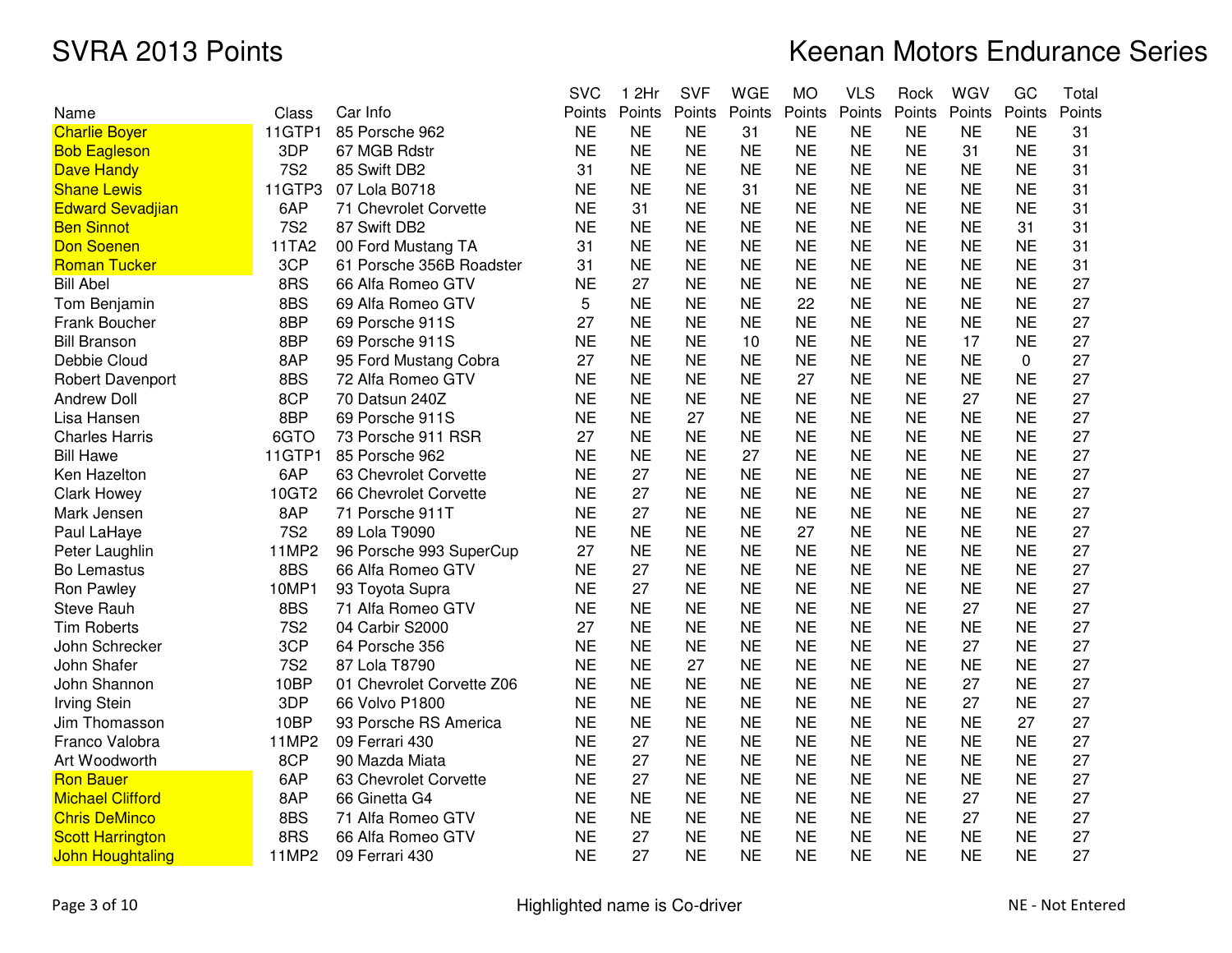|                        |            |                             | <b>SVC</b> | 2Hr<br>1  | <b>SVF</b> | <b>WGE</b> | <b>MO</b> | <b>VLS</b> | Rock      | WGV            | GC        | Total  |
|------------------------|------------|-----------------------------|------------|-----------|------------|------------|-----------|------------|-----------|----------------|-----------|--------|
| Name                   | Class      | Car Info                    | Points     | Points    | Points     | Points     | Points    | Points     | Points    | Points         | Points    | Points |
| Christopher Jensen     | 8AP        | 71 Porsche 911T             | <b>NE</b>  | 27        | <b>NE</b>  | <b>NE</b>  | <b>NE</b> | <b>NE</b>  | <b>NE</b> | <b>NE</b>      | <b>NE</b> | 27     |
| Derek Jones            | 7BSR       | 77 Chevron B36              | <b>NE</b>  | <b>NE</b> | <b>NE</b>  | 27         | <b>NE</b> | <b>NE</b>  | <b>NE</b> | <b>NE</b>      | <b>NE</b> | 27     |
| <b>Paul Lahaye</b>     | <b>7S2</b> | 87 Lola T8790               | <b>NE</b>  | <b>NE</b> | 27         | <b>NE</b>  | <b>NE</b> | <b>NE</b>  | <b>NE</b> | <b>NE</b>      | <b>NE</b> | 27     |
| <b>Wade Leathers</b>   | <b>7S2</b> | 87 Lola T8790               | <b>NE</b>  | <b>NE</b> | 27         | <b>NE</b>  | <b>NE</b> | <b>NE</b>  | <b>NE</b> | <b>NE</b>      | <b>NE</b> | 27     |
| Aaron Lowden           | 10GT2      | 66 Chevrolet Corvette       | <b>NE</b>  | 27        | <b>NE</b>  | <b>NE</b>  | <b>NE</b> | <b>NE</b>  | <b>NE</b> | <b>NE</b>      | <b>NE</b> | 27     |
| John Rosenquist        | 8CP        | 90 Mazda Miata              | <b>NE</b>  | 27        | <b>NE</b>  | <b>NE</b>  | <b>NE</b> | <b>NE</b>  | <b>NE</b> | <b>NE</b>      | <b>NE</b> | 27     |
| <b>Fritz Seidel</b>    | 8BP        | 69 Porsche 911S             | 27         | <b>NE</b> | <b>NE</b>  | <b>NE</b>  | <b>NE</b> | <b>NE</b>  | <b>NE</b> | <b>NE</b>      | <b>NE</b> | 27     |
| <b>Bill Abel</b>       | 10SR       | 90 Dodge Shelby Can-Am      | <b>NE</b>  | 26        | <b>NE</b>  | <b>NE</b>  | <b>NE</b> | <b>NE</b>  | <b>NE</b> | <b>NE</b>      | <b>NE</b> | 26     |
| Trina Allison          | 8BP        | 92 Porsche 968              | <b>NE</b>  | <b>NE</b> | <b>NE</b>  | <b>NE</b>  | 26        | <b>NE</b>  | <b>NE</b> | <b>NE</b>      | <b>NE</b> | 26     |
| Peter Angelos          | 11GTP1     | 97 Kudzu DLM                | <b>NE</b>  | 26        | <b>NE</b>  | <b>NE</b>  | <b>NE</b> | <b>NE</b>  | <b>NE</b> | <b>NE</b>      | <b>NE</b> | 26     |
| <b>Rick Balsley</b>    | 5FM        | 62 Lotus 23                 | <b>NE</b>  | <b>NE</b> | 26         | <b>NE</b>  | <b>NE</b> | <b>NE</b>  | <b>NE</b> | <b>NE</b>      | <b>NE</b> | 26     |
| Jeff Bernatovich       | 10GT1      | 90 Chevrolet Corvette       | <b>NE</b>  | 26        | <b>NE</b>  | 0          | <b>NE</b> | <b>NE</b>  | <b>NE</b> | <b>NE</b>      | <b>NE</b> | 26     |
| <b>Cliff Berry</b>     | 8BP        | 72 Porsche 914/6            | <b>NE</b>  | 26        | <b>NE</b>  | <b>NE</b>  | <b>NE</b> | <b>NE</b>  | <b>NE</b> | <b>NE</b>      | <b>NE</b> | 26     |
| Kirk Blaha             | 8AP        | 70 Datsun 240Z              | <b>NE</b>  | <b>NE</b> | 26         | <b>NE</b>  | <b>NE</b> | <b>NE</b>  | <b>NE</b> | <b>NE</b>      | <b>NE</b> | 26     |
| <b>Brad Blum</b>       | 11MP2      | 06 Porsche 997 GT3          | <b>NE</b>  | <b>NE</b> | <b>NE</b>  | <b>NE</b>  | 26        | <b>NE</b>  | <b>NE</b> | $\overline{0}$ | <b>NE</b> | 26     |
| Josh Boller            | 7HS2       | 81 Tiga S2000               | 26         | <b>NE</b> | <b>NE</b>  | <b>NE</b>  | <b>NE</b> | <b>NE</b>  | <b>NE</b> | <b>NE</b>      | <b>NE</b> | 26     |
| Cecil Boyd             | 2CF        | 80 Crossle 40/45F           | <b>NE</b>  | <b>NE</b> | 26         | <b>NE</b>  | <b>NE</b> | <b>NE</b>  | <b>NE</b> | <b>NE</b>      | <b>NE</b> | 26     |
| Shea Brown             | 1FP        | 74 Fiat 128                 | <b>NE</b>  | <b>NE</b> | NE         | <b>NE</b>  | <b>NE</b> | NE         | <b>NE</b> | <b>NE</b>      | 26        | 26     |
| James Cullen           | 5GTR       | 68 Ford SPF GT40 MK 1       | <b>NE</b>  | <b>NE</b> | <b>NE</b>  | <b>NE</b>  | <b>NE</b> | <b>NE</b>  | <b>NE</b> | 26             | <b>NE</b> | 26     |
| Mike Defenbau          | 6GTU       | 73 Porsche 911 RSR          | <b>NE</b>  | <b>NE</b> | <b>NE</b>  | 26         | <b>NE</b> | <b>NE</b>  | <b>NE</b> | <b>NE</b>      | <b>NE</b> | 26     |
| Dennis Dobkin          | <b>7S2</b> | 86 Swift DB2                | <b>NE</b>  | 26        | <b>NE</b>  | <b>NE</b>  | <b>NE</b> | <b>NE</b>  | <b>NE</b> | <b>NE</b>      | <b>NE</b> | 26     |
| James Dolan            | 6BP        | 66 Mustang GT350            | <b>NE</b>  | <b>NE</b> | <b>NE</b>  | <b>NE</b>  | <b>NE</b> | <b>NE</b>  | <b>NE</b> | <b>NE</b>      | 26        | 26     |
| <b>Bruce Ellsworth</b> | 6GTO       | 71 Porsche 911 RSR          | <b>NE</b>  | 26        | <b>NE</b>  | <b>NE</b>  | <b>NE</b> | <b>NE</b>  | <b>NE</b> | <b>NE</b>      | <b>NE</b> | 26     |
| <b>Travis Engen</b>    | 5FM        | 62 Lotus 23B                | <b>NE</b>  | <b>NE</b> | <b>NE</b>  | <b>NE</b>  | <b>NE</b> | <b>NE</b>  | <b>NE</b> | <b>NE</b>      | 26        | 26     |
| Bill Engle Sr          | 3M         | 90 Ford Spec Racer          | <b>NE</b>  | <b>NE</b> | <b>NE</b>  | <b>NE</b>  | <b>NE</b> | <b>NE</b>  | <b>NE</b> | 26             | <b>NE</b> | 26     |
| <b>Tom Entsminger</b>  | 6GTU       | 74 Datsun 260Z              | <b>NE</b>  | 26        | <b>NE</b>  | <b>NE</b>  | <b>NE</b> | <b>NE</b>  | <b>NE</b> | <b>NE</b>      | <b>NE</b> | 26     |
| James Farley           | 7BSR       | 78 Lola T298                | <b>NE</b>  | <b>NE</b> | <b>NE</b>  | <b>NE</b>  | 26        | <b>NE</b>  | <b>NE</b> | <b>NE</b>      | <b>NE</b> | 26     |
| Tom Forgione           | 10SC3      | 02 Ford Taurus              | <b>NE</b>  | <b>NE</b> | <b>NE</b>  | 26         | <b>NE</b> | <b>NE</b>  | <b>NE</b> | <b>NE</b>      | <b>NE</b> | 26     |
| Jim Freeman            | 7ASR       | 68 Matich SR3               | <b>NE</b>  | <b>NE</b> | <b>NE</b>  | 26         | <b>NE</b> | <b>NE</b>  | <b>NE</b> | <b>NE</b>      | <b>NE</b> | 26     |
| Paul Gelpi             | 3EP        | 64 MGB                      | <b>NE</b>  | <b>NE</b> | <b>NE</b>  | <b>NE</b>  | <b>NE</b> | <b>NE</b>  | <b>NE</b> | 26             | <b>NE</b> | 26     |
| Henry Gilbert          | 11GTP3     | 04 Riley & Scott DP         | <b>NE</b>  | 26        | <b>NE</b>  | <b>NE</b>  | <b>NE</b> | <b>NE</b>  | <b>NE</b> | <b>NE</b>      | <b>NE</b> | 26     |
| Michael Kaleel         | 5FM        | 64 Lotus 23B                | <b>NE</b>  | <b>NE</b> | <b>NE</b>  | <b>NE</b>  | <b>NE</b> | <b>NE</b>  | <b>NE</b> | 26             | <b>NE</b> | 26     |
| Tom Kane               | 7HS2       | 83 Tiga SC83                | <b>NE</b>  | <b>NE</b> | <b>NE</b>  | <b>NE</b>  | <b>NE</b> | <b>NE</b>  | <b>NE</b> | <b>NE</b>      | 26        | 26     |
| Gary Klutt             | 10SC3      | 99 Chevrolet Impala         | <b>NE</b>  | <b>NE</b> | <b>NE</b>  | <b>NE</b>  | <b>NE</b> | <b>NE</b>  | <b>NE</b> | 26             | <b>NE</b> | 26     |
| <b>Richard Lind</b>    | 6TA        | 69 Chevrolet Camaro Z28     | <b>NE</b>  | 26        | <b>NE</b>  | <b>NE</b>  | <b>NE</b> | <b>NE</b>  | <b>NE</b> | <b>NE</b>      | <b>NE</b> | 26     |
| Larry Mahanor          | 10GT3      | 77 Nissan 280Z              | <b>NE</b>  | 26        | <b>NE</b>  | <b>NE</b>  | <b>NE</b> | <b>NE</b>  | <b>NE</b> | <b>NE</b>      | <b>NE</b> | 26     |
| Jeff McKain            | 6AS        | 66 Ford Mustang             | <b>NE</b>  | <b>NE</b> | <b>NE</b>  | 26         | <b>NE</b> | <b>NE</b>  | <b>NE</b> | <b>NE</b>      | 0         | 26     |
| Ken Mennella           | 5GTR       | 63 Chevrolet Corvette GSRep | <b>NE</b>  | 0         | <b>NE</b>  | 26         | <b>NE</b> | <b>NE</b>  | <b>NE</b> | <b>NE</b>      | <b>NE</b> | 26     |
| <b>Chris Meyers</b>    | 1FP        | 57 MGA Roadster             | <b>NE</b>  | 26        | <b>NE</b>  | <b>NE</b>  | <b>NE</b> | <b>NE</b>  | <b>NE</b> | <b>NE</b>      | <b>NE</b> | 26     |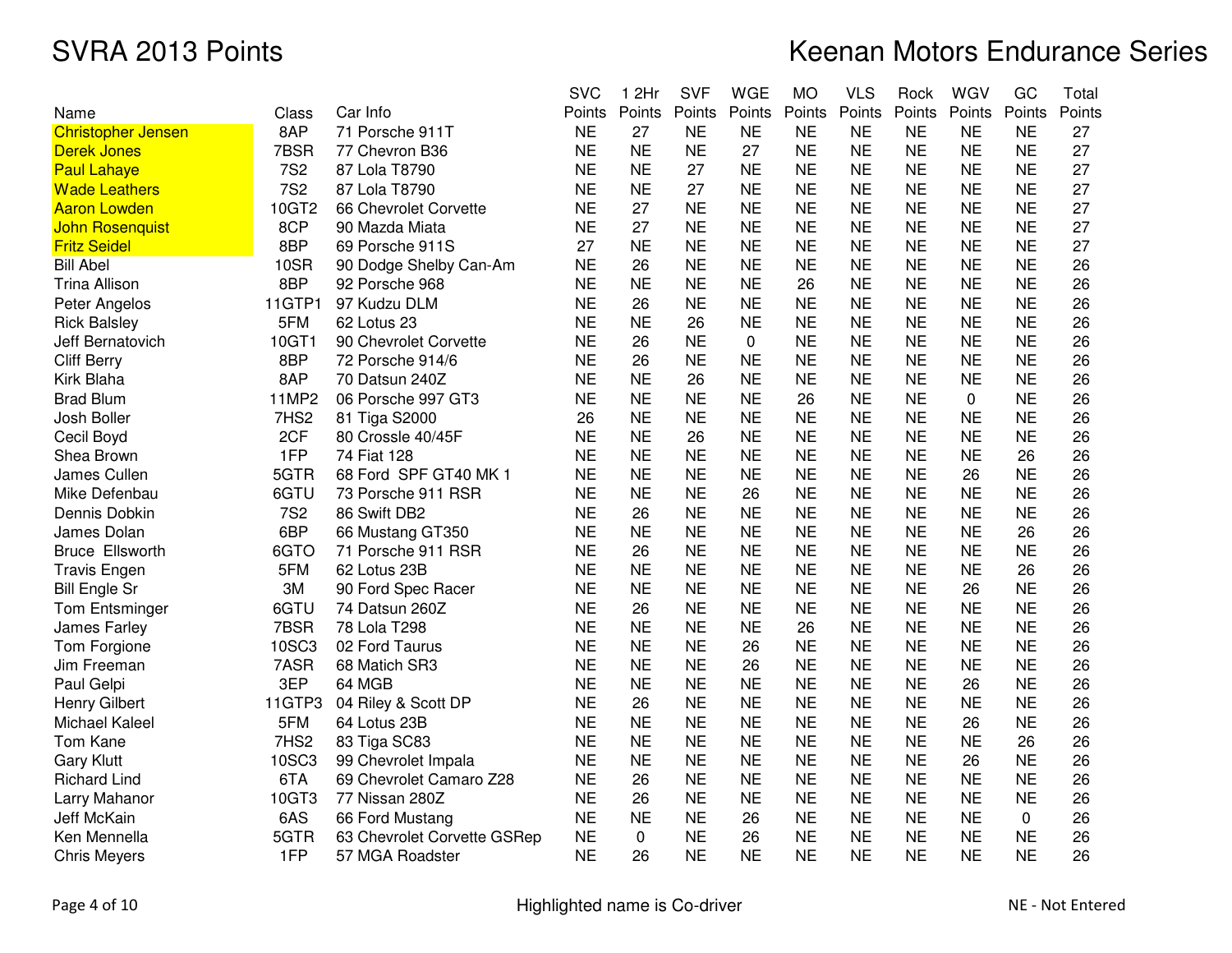|                         |                  |                             | <b>SVC</b> | 1 2Hr     | <b>SVF</b> | <b>WGE</b> | <b>MO</b> | <b>VLS</b> | Rock      | WGV       | GC        | Total  |
|-------------------------|------------------|-----------------------------|------------|-----------|------------|------------|-----------|------------|-----------|-----------|-----------|--------|
| Name                    | Class            | Car Info                    | Points     | Points    | Points     | Points     | Points    | Points     | Points    | Points    | Points    | Points |
| <b>Melanie Mitchell</b> | 8RS              | 86 Alfa Romeo GTV6          | <b>NE</b>  | <b>NE</b> | <b>NE</b>  | <b>NE</b>  | <b>NE</b> | <b>NE</b>  | <b>NE</b> | <b>NE</b> | 26        | 26     |
| <b>Philip Needs</b>     | 10BP             | 85 Ford Mustang             | <b>NE</b>  | 26        | <b>NE</b>  | <b>NE</b>  | <b>NE</b> | <b>NE</b>  | <b>NE</b> | <b>NE</b> | <b>NE</b> | 26     |
| David Neidell           | 4BM              | 59 Kellison J-5             | <b>NE</b>  | <b>NE</b> | 26         | <b>NE</b>  | <b>NE</b> | <b>NE</b>  | <b>NE</b> | <b>NE</b> | <b>NE</b> | 26     |
| <b>Andy Nelson</b>      | 1CS              | 65 Austin Mini Cooper S     | <b>NE</b>  | <b>NE</b> | <b>NE</b>  | <b>NE</b>  | 26        | <b>NE</b>  | <b>NE</b> | <b>NE</b> | <b>NE</b> | 26     |
| Goran Nyberg            | 3DP              | 65 Volvo P1800S             | <b>NE</b>  | <b>NE</b> | <b>NE</b>  | <b>NE</b>  | <b>NE</b> | <b>NE</b>  | <b>NE</b> | <b>NE</b> | 26        | 26     |
| <b>Tony Parella</b>     | 6BP              | 72 Chevrolet Corvette       | <b>NE</b>  | <b>NE</b> | <b>NE</b>  | <b>NE</b>  | 26        | <b>NE</b>  | <b>NE</b> | <b>NE</b> | <b>NE</b> | 26     |
| Henry Payne IV          | 7HS <sub>2</sub> | 85 Lola T596                | <b>NE</b>  | <b>NE</b> | <b>NE</b>  | <b>NE</b>  | 26        | <b>NE</b>  | <b>NE</b> | <b>NE</b> | <b>NE</b> | 26     |
| <b>Bill Peter</b>       | 4CP              | 54 Chevrolet Corvette       | <b>NE</b>  | 26        | <b>NE</b>  | <b>NE</b>  | <b>NE</b> | <b>NE</b>  | <b>NE</b> | <b>NE</b> | <b>NE</b> | 26     |
| <b>Travis Pfrang</b>    | 6BP              | 69 Chevrolet Corvette       | <b>NE</b>  | <b>NE</b> | 26         | <b>NE</b>  | <b>NE</b> | <b>NE</b>  | <b>NE</b> | <b>NE</b> | <b>NE</b> | 26     |
| Steve Piantieri         | 3EP              | 60 Alfa Romeo Giulia Spyder | <b>NE</b>  | 26        | <b>NE</b>  | <b>NE</b>  | <b>NE</b> | <b>NE</b>  | <b>NE</b> | <b>NE</b> | <b>NE</b> | 26     |
| Joel Quadracci          | 2FB              | 69 Brabham BT29             | <b>NE</b>  | <b>NE</b> | 26         | <b>NE</b>  | <b>NE</b> | <b>NE</b>  | <b>NE</b> | <b>NE</b> | <b>NE</b> | 26     |
| Joel Quadracci          | 9F1              | 97 Lola T9720               | <b>NE</b>  | <b>NE</b> | 26         | <b>NE</b>  | <b>NE</b> | <b>NE</b>  | <b>NE</b> | <b>NE</b> | <b>NE</b> | 26     |
| Doug Radix              | 1FP              | 55 Mercedes 190 SL          | <b>NE</b>  | <b>NE</b> | 26         | <b>NE</b>  | <b>NE</b> | <b>NE</b>  | <b>NE</b> | <b>NE</b> | <b>NE</b> | 26     |
| Dickson Rathbone        | 6BP              | 66 Ford Mustang             | <b>NE</b>  | <b>NE</b> | <b>NE</b>  | 26         | <b>NE</b> | <b>NE</b>  | <b>NE</b> | <b>NE</b> | <b>NE</b> | 26     |
| John Salmon             | 7ASR             | 08 Elan DP02 prov.          | <b>NE</b>  | <b>NE</b> | <b>NE</b>  | <b>NE</b>  | <b>NE</b> | <b>NE</b>  | <b>NE</b> | <b>NE</b> | 26        | 26     |
| Ralph Salomon           | 2FJ              | 60 Elva 200 FJ              | <b>NE</b>  | <b>NE</b> | <b>NE</b>  | <b>NE</b>  | <b>NE</b> | <b>NE</b>  | <b>NE</b> | 26        | <b>NE</b> | 26     |
| Lawrence Schumacher     | 11MP2            | 08 Porsche GT3 Cup          | <b>NE</b>  | <b>NE</b> | <b>NE</b>  | <b>NE</b>  | <b>NE</b> | <b>NE</b>  | <b>NE</b> | 26        | <b>NE</b> | 26     |
| <b>Michael Slutz</b>    | 8CP              | 85 Mazda RX7                | <b>NE</b>  | <b>NE</b> | <b>NE</b>  | <b>NE</b>  | 26        | <b>NE</b>  | <b>NE</b> | NΕ        | NE        | 26     |
| Douglas Sokolowski      | 10GT1            | 77 Porsche 911              | 26         | <b>NE</b> | <b>NE</b>  | <b>NE</b>  | <b>NE</b> | <b>NE</b>  | <b>NE</b> | <b>NE</b> | <b>NE</b> | 26     |
| Ron Stanley             | 10SC3            | 05 Nascar Dodge Charger     | <b>NE</b>  | 26        | <b>NE</b>  | <b>NE</b>  | <b>NE</b> | <b>NE</b>  | <b>NE</b> | <b>NE</b> | <b>NE</b> | 26     |
| James Stiehr            | 2FF              | 69 Winkleman WDF1           | <b>NE</b>  | <b>NE</b> | <b>NE</b>  | <b>NE</b>  | <b>NE</b> | <b>NE</b>  | <b>NE</b> | 26        | <b>NE</b> | 26     |
| Carl Tallardy           | 10GT2            | 96 Fabcar 911               | <b>NE</b>  | <b>NE</b> | <b>NE</b>  | <b>NE</b>  | <b>NE</b> | <b>NE</b>  | <b>NE</b> | 26        | <b>NE</b> | 26     |
| Mike Taradash           | 2FF              | 71 Lotus 69FF               | 26         | <b>NE</b> | <b>NE</b>  | <b>NE</b>  | <b>NE</b> | <b>NE</b>  | <b>NE</b> | <b>NE</b> | <b>NE</b> | 26     |
| John Target             | 3DP              | 64 MGB Roadster             | <b>NE</b>  | 26        | <b>NE</b>  | <b>NE</b>  | <b>NE</b> | <b>NE</b>  | <b>NE</b> | ΝE        | <b>NE</b> | 26     |
| Alan Tosler             | 8CP              | 65 Lotus Elan               | <b>NE</b>  | <b>NE</b> | <b>NE</b>  | <b>NE</b>  | <b>NE</b> | <b>NE</b>  | <b>NE</b> | <b>NE</b> | 26        | 26     |
| Leo Voyazides           | 6BP              | 66 Shelby Mustang GT350     | 26         | <b>NE</b> | <b>NE</b>  | <b>NE</b>  | <b>NE</b> | <b>NE</b>  | <b>NE</b> | <b>NE</b> | <b>NE</b> | 26     |
| <b>Garrett Waddell</b>  | 6BP              | 63 Chevrolet Corvette Cpe.  | 0          | 26        | <b>NE</b>  | <b>NE</b>  | <b>NE</b> | <b>NE</b>  | <b>NE</b> | <b>NE</b> | <b>NE</b> | 26     |
| Alex Welch              | 10GT1            | 97 Porsche 911 RSR          | <b>NE</b>  | <b>NE</b> | <b>NE</b>  | <b>NE</b>  | <b>NE</b> | <b>NE</b>  | <b>NE</b> | 26        | <b>NE</b> | 26     |
| <b>Andrew Willms</b>    | 3EP              | 61 Triumph TR3A             | <b>NE</b>  | <b>NE</b> | 26         | <b>NE</b>  | <b>NE</b> | <b>NE</b>  | <b>NE</b> | <b>NE</b> | <b>NE</b> | 26     |
| <b>Bob Beauchemin</b>   | 1CS              | 65 Austin Mini Cooper S     | <b>NE</b>  | <b>NE</b> | <b>NE</b>  | <b>NE</b>  | 26        | <b>NE</b>  | <b>NE</b> | <b>NE</b> | <b>NE</b> | 26     |
| <b>Rick Blaha</b>       | 8AP              | 70 Datsun 240Z              | <b>NE</b>  | <b>NE</b> | 26         | <b>NE</b>  | <b>NE</b> | <b>NE</b>  | <b>NE</b> | <b>NE</b> | <b>NE</b> | 26     |
| <b>Robert Boller</b>    | 7HS2             | 81 Tiga S2000               | 26         | <b>NE</b> | <b>NE</b>  | <b>NE</b>  | <b>NE</b> | <b>NE</b>  | <b>NE</b> | <b>NE</b> | <b>NE</b> | 26     |
| <b>John Delane</b>      | 2FF              | 71 Lotus 69FF               | 26         | <b>NE</b> | <b>NE</b>  | <b>NE</b>  | <b>NE</b> | <b>NE</b>  | <b>NE</b> | <b>NE</b> | <b>NE</b> | 26     |
| <b>Brian Dolan</b>      | 6BP              | 66 Mustang GT350            | <b>NE</b>  | <b>NE</b> | <b>NE</b>  | <b>NE</b>  | <b>NE</b> | <b>NE</b>  | <b>NE</b> | <b>NE</b> | 26        | 26     |
| <b>Bruce Domeck</b>     | 3M               | 90 Ford Spec Racer          | <b>NE</b>  | <b>NE</b> | <b>NE</b>  | <b>NE</b>  | <b>NE</b> | <b>NE</b>  | <b>NE</b> | 26        | <b>NE</b> | 26     |
| <b>Cody Ellsworth</b>   | 6GTO             | 71 Porsche 911 RSR          | <b>NE</b>  | 26        | <b>NE</b>  | <b>NE</b>  | <b>NE</b> | <b>NE</b>  | <b>NE</b> | <b>NE</b> | <b>NE</b> | 26     |
| <b>Ted Filer</b>        | 6BP              | 63 Chevrolet Corvette Cpe.  | 0          | 26        | <b>NE</b>  | <b>NE</b>  | <b>NE</b> | <b>NE</b>  | <b>NE</b> | <b>NE</b> | <b>NE</b> | 26     |
| <b>Scott Harrington</b> | <b>10SR</b>      | 90 Dodge Shelby Can-Am      | <b>NE</b>  | 26        | <b>NE</b>  | <b>NE</b>  | <b>NE</b> | <b>NE</b>  | <b>NE</b> | <b>NE</b> | <b>NE</b> | 26     |
| <b>Chuck Hebing</b>     | 10SC3            | 02 Ford Taurus              | <b>NE</b>  | <b>NE</b> | <b>NE</b>  | 26         | <b>NE</b> | <b>NE</b>  | <b>NE</b> | <b>NE</b> | <b>NE</b> | 26     |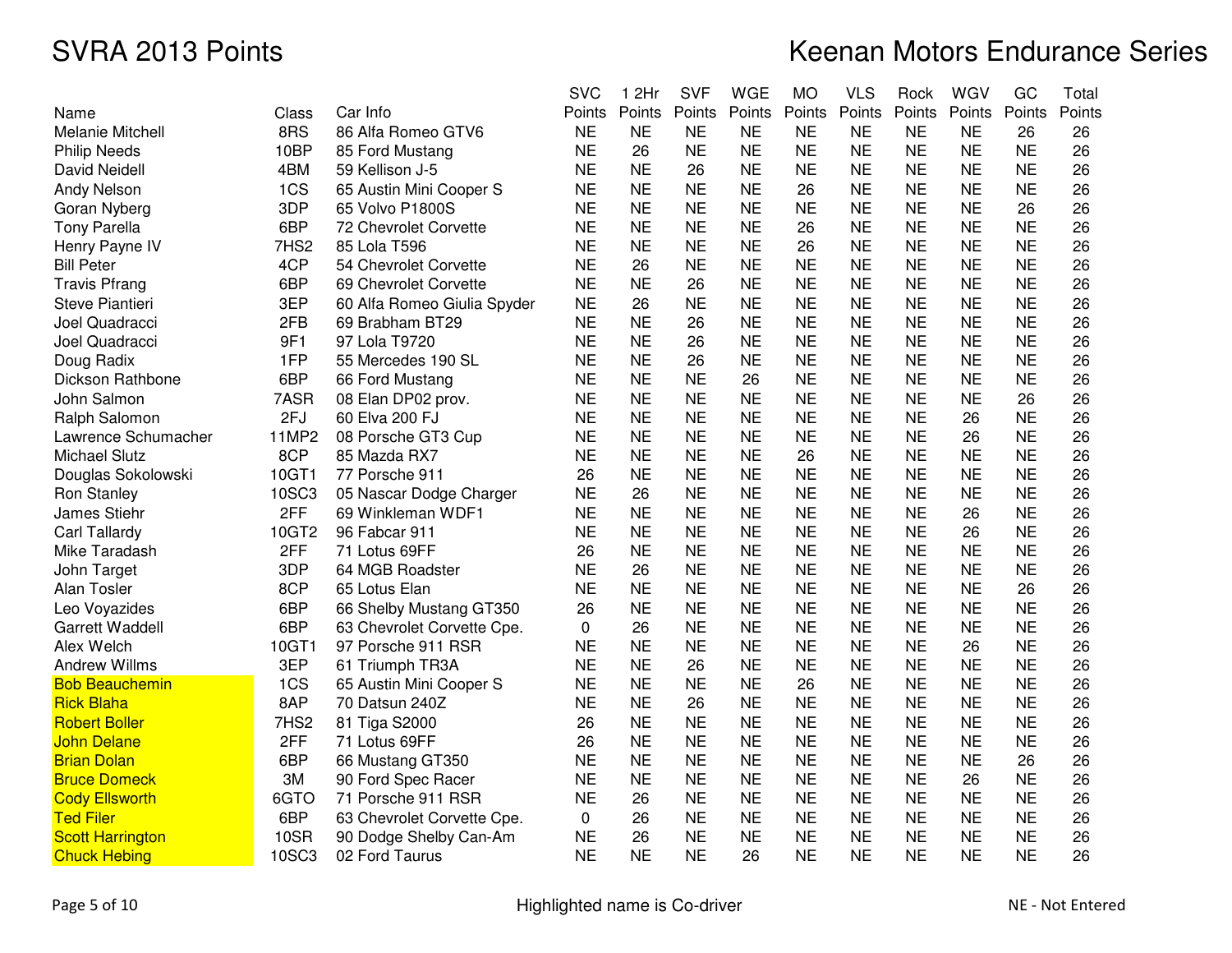|                         |              |                          | <b>SVC</b> | 1 2Hr     | <b>SVF</b> | <b>WGE</b> | <b>MO</b> | <b>VLS</b> | Rock      | WGV       | GC        | Total  |
|-------------------------|--------------|--------------------------|------------|-----------|------------|------------|-----------|------------|-----------|-----------|-----------|--------|
| Name                    | Class        | Car Info                 | Points     | Points    | Points     | Points     | Points    | Points     | Points    | Points    | Points    | Points |
| <b>Max Heilman</b>      | 3EP          | 64 MGB                   | <b>NE</b>  | <b>NE</b> | <b>NE</b>  | <b>NE</b>  | <b>NE</b> | <b>NE</b>  | <b>NE</b> | 26        | <b>NE</b> | 26     |
| <b>Gary Jones</b>       | 6AS          | 66 Ford Mustang          | <b>NE</b>  | <b>NE</b> | <b>NE</b>  | 26         | <b>NE</b> | <b>NE</b>  | <b>NE</b> | <b>NE</b> | <b>NE</b> | 26     |
| <b>Matthew Kane</b>     | 7HS2         | 83 Tiga SC83             | <b>NE</b>  | <b>NE</b> | <b>NE</b>  | <b>NE</b>  | <b>NE</b> | <b>NE</b>  | <b>NE</b> | <b>NE</b> | 26        | 26     |
| <b>Ryan Klutt</b>       | <b>10SC3</b> | 99 Chevrolet Impala      | <b>NE</b>  | <b>NE</b> | <b>NE</b>  | <b>NE</b>  | <b>NE</b> | <b>NE</b>  | <b>NE</b> | 26        | <b>NE</b> | 26     |
| <b>Larry Ligas</b>      | 6BP          | 66 Ford Mustang          | <b>NE</b>  | <b>NE</b> | <b>NE</b>  | 26         | <b>NE</b> | <b>NE</b>  | <b>NE</b> | <b>NE</b> | <b>NE</b> | 26     |
| <b>Ron Maydon</b>       | 7BSR         | 77 Chevron B36           | 26         | <b>NE</b> | <b>NE</b>  | <b>NE</b>  | <b>NE</b> | <b>NE</b>  | <b>NE</b> | <b>NE</b> | <b>NE</b> | 26     |
| <b>Gary Moore</b>       | 6BP          | 66 Shelby Mustang GT350  | 26         | <b>NE</b> | <b>NE</b>  | <b>NE</b>  | <b>NE</b> | <b>NE</b>  | <b>NE</b> | <b>NE</b> | ΝE        | 26     |
| <b>Gunnar Pfrang</b>    | 6BP          | 69 Chevrolet Corvette    | <b>NE</b>  | <b>NE</b> | 26         | <b>NE</b>  | <b>NE</b> | <b>NE</b>  | <b>NE</b> | <b>NE</b> | <b>NE</b> | 26     |
| <b>Rick Pfrang</b>      | 6BP          | 69 Chevrolet Corvette    | <b>NE</b>  | <b>NE</b> | 26         | <b>NE</b>  | <b>NE</b> | <b>NE</b>  | <b>NE</b> | <b>NE</b> | <b>NE</b> | 26     |
| <b>Casey Putsch</b>     | 8BP          | 92 Porsche 968           | <b>NE</b>  | <b>NE</b> | <b>NE</b>  | <b>NE</b>  | 26        | <b>NE</b>  | <b>NE</b> | <b>NE</b> | <b>NE</b> | 26     |
| <b>Edward Sevadjian</b> | 6BP          | 72 Chevrolet Corvette    | <b>NE</b>  | <b>NE</b> | <b>NE</b>  | <b>NE</b>  | 26        | <b>NE</b>  | <b>NE</b> | <b>NE</b> | <b>NE</b> | 26     |
| <b>Scott Young</b>      | 4BM          | 59 Kellison J-5          | <b>NE</b>  | <b>NE</b> | 26         | <b>NE</b>  | <b>NE</b> | <b>NE</b>  | <b>NE</b> | <b>NE</b> | <b>NE</b> | 26     |
| Marc Adler              | 8CP          | 72 Porsche 914/6         | <b>NE</b>  | <b>NE</b> | <b>NE</b>  | <b>NE</b>  | <b>NE</b> | <b>NE</b>  | <b>NE</b> | 24        | ΝE        | 24     |
| Phil Bagley             | 8CP          | 70 Porsche 911           | <b>NE</b>  | 24        | <b>NE</b>  | <b>NE</b>  | <b>NE</b> | <b>NE</b>  | <b>NE</b> | <b>NE</b> | <b>NE</b> | 24     |
| Ken Fitzgerald          | 10BP         | 90 Lotus Esprit          | <b>NE</b>  | <b>NE</b> | <b>NE</b>  | <b>NE</b>  | <b>NE</b> | <b>NE</b>  | <b>NE</b> | <b>NE</b> | 24        | 24     |
| John Harrold            | 7BSR         | 78 Chevron B36           | <b>NE</b>  | 0         | <b>NE</b>  | 24         | <b>NE</b> | <b>NE</b>  | <b>NE</b> | <b>NE</b> | <b>NE</b> | 24     |
| Eric Johnson            | 10GT2        | 97 Porsche 993 RSR       | <b>NE</b>  | 24        | <b>NE</b>  | <b>NE</b>  | <b>NE</b> | <b>NE</b>  | <b>NE</b> | <b>NE</b> | <b>NE</b> | 24     |
| <b>Thomas Lehmkuhl</b>  | <b>7S2</b>   | 02 Cabir S2000           | <b>NE</b>  | <b>NE</b> | 24         | <b>NE</b>  | <b>NE</b> | <b>NE</b>  | <b>NE</b> | <b>NE</b> | ΝE        | 24     |
| Peter Lombardo Jr.      | 10MP1        | 98 Ferrari 355 Challenge | <b>NE</b>  | 24        | <b>NE</b>  | <b>NE</b>  | <b>NE</b> | <b>NE</b>  | <b>NE</b> | <b>NE</b> | <b>NE</b> | 24     |
| Geoff Morgan            | 3CP          | 60 Porsche 356 B Coupe   | <b>NE</b>  | <b>NE</b> | <b>NE</b>  | <b>NE</b>  | <b>NE</b> | <b>NE</b>  | <b>NE</b> | 24        | <b>NE</b> | 24     |
| <b>Ray Nichols</b>      | 8BS          | 71 Alfa Romeo GTV        | 24         | <b>NE</b> | <b>NE</b>  | <b>NE</b>  | <b>NE</b> | <b>NE</b>  | <b>NE</b> | <b>NE</b> | <b>NE</b> | 24     |
| <b>Ben Peotter</b>      | 11TA2        | 93 Ford Mustang Cobra    | <b>NE</b>  | <b>NE</b> | 24         | <b>NE</b>  | <b>NE</b> | <b>NE</b>  | <b>NE</b> | <b>NE</b> | <b>NE</b> | 24     |
| <b>Edmond Russ</b>      | 3CP          | 63 Porsche 356B          | <b>NE</b>  | <b>NE</b> | 24         | <b>NE</b>  | <b>NE</b> | <b>NE</b>  | <b>NE</b> | <b>NE</b> | <b>NE</b> | 24     |
| <b>Bob Shafer</b>       | 8AP          | 69 Porsche 911           | <b>NE</b>  | 24        | <b>NE</b>  | <b>NE</b>  | <b>NE</b> | <b>NE</b>  | <b>NE</b> | NE        | ΝE        | 24     |
| <b>Denise Stubbs</b>    | 11MP2        | 01 Porsche 911           | <b>NE</b>  | 24        | <b>NE</b>  | <b>NE</b>  | <b>NE</b> | <b>NE</b>  | <b>NE</b> | <b>NE</b> | <b>NE</b> | 24     |
| Rasim Tugberk           | <b>7S2</b>   | 87 Swift DB2             | <b>NE</b>  | <b>NE</b> | <b>NE</b>  | <b>NE</b>  | <b>NE</b> | <b>NE</b>  | <b>NE</b> | <b>NE</b> | 24        | 24     |
| Erik Weyls              | 10BP         | 92 Porsche 911 RS        | <b>NE</b>  | <b>NE</b> | <b>NE</b>  | <b>NE</b>  | <b>NE</b> | <b>NE</b>  | <b>NE</b> | 24        | <b>NE</b> | 24     |
| George Wright           | 8AP          | 72 Datsun 240Z           | <b>NE</b>  | <b>NE</b> | <b>NE</b>  | <b>NE</b>  | <b>NE</b> | <b>NE</b>  | <b>NE</b> | <b>NE</b> | 24        | 24     |
| <b>Chris Burson</b>     | 11MP2        | 01 Porsche 911           | <b>NE</b>  | 24        | <b>NE</b>  | <b>NE</b>  | <b>NE</b> | <b>NE</b>  | <b>NE</b> | <b>NE</b> | <b>NE</b> | 24     |
| <b>Andy Jaekels</b>     | <b>7S2</b>   | 02 Cabir S2000           | <b>NE</b>  | NE        | 24         | <b>NE</b>  | NE        | <b>NE</b>  | <b>NE</b> | NE        | ΝE        | 24     |
| <b>Hal Nichols</b>      | 8BS          | 71 Alfa Romeo GTV        | 24         | <b>NE</b> | <b>NE</b>  | <b>NE</b>  | <b>NE</b> | <b>NE</b>  | <b>NE</b> | <b>NE</b> | <b>NE</b> | 24     |
| <b>Tom Sutterfield</b>  | 8CP          | 70 Porsche 911           | <b>NE</b>  | 24        | <b>NE</b>  | <b>NE</b>  | <b>NE</b> | <b>NE</b>  | <b>NE</b> | <b>NE</b> | <b>NE</b> | 24     |
| <b>Kevin Wheeler</b>    | 7BSR         | 78 Chevron B36           | <b>NE</b>  | <b>NE</b> | <b>NE</b>  | 24         | <b>NE</b> | <b>NE</b>  | <b>NE</b> | <b>NE</b> | <b>NE</b> | 24     |
| <b>Jim Wise</b>         | 8AP          | 69 Porsche 911           | <b>NE</b>  | 24        | <b>NE</b>  | <b>NE</b>  | <b>NE</b> | <b>NE</b>  | <b>NE</b> | <b>NE</b> | <b>NE</b> | 24     |
| Frank Beck              | 11MP2        | 01 Porsche GT3 Cup Car   | <b>NE</b>  | <b>NE</b> | <b>NE</b>  | <b>NE</b>  | <b>NE</b> | <b>NE</b>  | <b>NE</b> | <b>NE</b> | 22        | 22     |
| <b>Bob Borden</b>       | 8AP          | 71 Porsche 911           | <b>NE</b>  | <b>NE</b> | <b>NE</b>  | <b>NE</b>  | <b>NE</b> | <b>NE</b>  | <b>NE</b> | 22        | <b>NE</b> | 22     |
| George Calfo            | 8BP          | 70 Porsche 911S          | 22         | <b>NE</b> | <b>NE</b>  | <b>NE</b>  | <b>NE</b> | <b>NE</b>  | <b>NE</b> | <b>NE</b> | <b>NE</b> | 22     |
| Harry Covington         | 11MP2        | 97 Porsche RSR           | <b>NE</b>  | <b>NE</b> | <b>NE</b>  | <b>NE</b>  | 22        | <b>NE</b>  | <b>NE</b> | <b>NE</b> | <b>NE</b> | 22     |
| Dale Erwin              | 3CP          | 58 Porsche 356           | 22         | <b>NE</b> | <b>NE</b>  | <b>NE</b>  | <b>NE</b> | <b>NE</b>  | <b>NE</b> | <b>NE</b> | <b>NE</b> | 22     |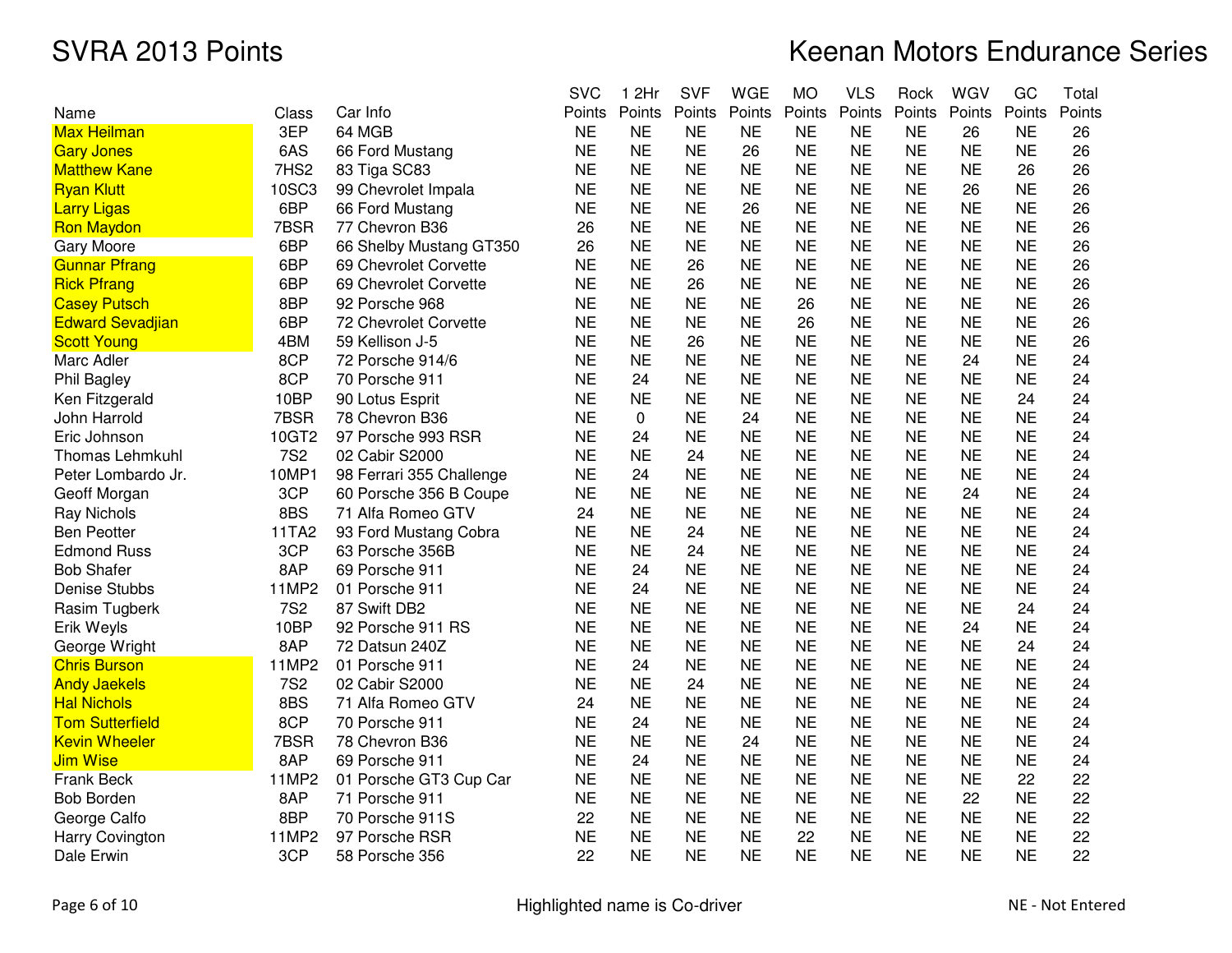|                          |            |                              | <b>SVC</b> | 1 2Hr     | <b>SVF</b> | <b>WGE</b> | <b>MO</b> | <b>VLS</b> | Rock      | WGV       | GC        | Total  |
|--------------------------|------------|------------------------------|------------|-----------|------------|------------|-----------|------------|-----------|-----------|-----------|--------|
| Name                     | Class      | Car Info                     | Points     | Points    | Points     | Points     | Points    | Points     | Points    | Points    | Points    | Points |
| Markus Glarner           | 10GT2      | 80 BMW M1                    | <b>NE</b>  | <b>NE</b> | <b>NE</b>  | <b>NE</b>  | <b>NE</b> | <b>NE</b>  | <b>NE</b> | 22        | <b>NE</b> | 22     |
| Chip Halverson           | 7BSR       | 76 Chevron B36               | 22         | <b>NE</b> | <b>NE</b>  | <b>NE</b>  | <b>NE</b> | <b>NE</b>  | <b>NE</b> | <b>NE</b> | <b>NE</b> | 22     |
| <b>Martin Hancock</b>    | <b>7S2</b> | 89 Lola T88/90               | <b>NE</b>  | <b>NE</b> | <b>NE</b>  | <b>NE</b>  | 22        | <b>NE</b>  | <b>NE</b> | <b>NE</b> | <b>NE</b> | 22     |
| Ryan Harrold             | 8BP        | 73 Porsche 914/6             | <b>NE</b>  | 22        | <b>NE</b>  | <b>NE</b>  | <b>NE</b> | <b>NE</b>  | <b>NE</b> | <b>NE</b> | <b>NE</b> | 22     |
| <b>Robert Hieb</b>       | 3CP        | 64 Porsche 356C Coupe        | <b>NE</b>  | <b>NE</b> | <b>NE</b>  | <b>NE</b>  | <b>NE</b> | <b>NE</b>  | <b>NE</b> | 22        | <b>NE</b> | 22     |
| Jim Hudson               | 6BP        | 69 Chevrolet Corvette Rdstr. | <b>NE</b>  | 22        | <b>NE</b>  | <b>NE</b>  | <b>NE</b> | <b>NE</b>  | <b>NE</b> | <b>NE</b> | <b>NE</b> | 22     |
| Stephen Hunter           | 3EP        | 59 Porsche 356A              | <b>NE</b>  | <b>NE</b> | <b>NE</b>  | <b>NE</b>  | <b>NE</b> | <b>NE</b>  | <b>NE</b> | 22        | ΝE        | 22     |
| Richard Jemison          | 8CP        | 67 Alfa Romeo Duetto         | <b>NE</b>  | 22        | <b>NE</b>  | <b>NE</b>  | <b>NE</b> | <b>NE</b>  | <b>NE</b> | <b>NE</b> | <b>NE</b> | 22     |
| Gary Jones               | 8AP        | 95 Ford Mustang              | <b>NE</b>  | 22        | <b>NE</b>  | <b>NE</b>  | <b>NE</b> | <b>NE</b>  | <b>NE</b> | <b>NE</b> | <b>NE</b> | 22     |
| Chad Jorgensen           | 10GT1      | 93 Oldsmobile Cutlass        | <b>NE</b>  | 22        | <b>NE</b>  | <b>NE</b>  | <b>NE</b> | <b>NE</b>  | <b>NE</b> | <b>NE</b> | <b>NE</b> | 22     |
| Francesco Melandri       | 11MP2      | 95 Porsche 993               | <b>NE</b>  | 22        | <b>NE</b>  | 0          | <b>NE</b> | <b>NE</b>  | <b>NE</b> | <b>NE</b> | <b>NE</b> | 22     |
| <b>Tom Porter</b>        | <b>7S2</b> | 83 Tiga SC83                 | <b>NE</b>  | <b>NE</b> | 22         | <b>NE</b>  | <b>NE</b> | <b>NE</b>  | <b>NE</b> | <b>NE</b> | <b>NE</b> | 22     |
| <b>Henry Schmitt</b>     | 10GT2      | 78 BMW M1 Procar             | <b>NE</b>  | 22        | <b>NE</b>  | <b>NE</b>  | <b>NE</b> | <b>NE</b>  | <b>NE</b> | <b>NE</b> | <b>NE</b> | 22     |
| <b>Clark Stephens</b>    | 6GTU       | 74 Datsun 260Z               | <b>NE</b>  | 22        | <b>NE</b>  | <b>NE</b>  | <b>NE</b> | <b>NE</b>  | <b>NE</b> | <b>NE</b> | <b>NE</b> | 22     |
| Lloyd Sutherland         | <b>7S2</b> | 87 Swift DB2                 | <b>NE</b>  | 22        | <b>NE</b>  | <b>NE</b>  | <b>NE</b> | <b>NE</b>  | <b>NE</b> | <b>NE</b> | <b>NE</b> | 22     |
| Ron Tietjen              | 10BP       | 87 Porsche Turbo Cup         | <b>NE</b>  | <b>NE</b> | <b>NE</b>  | <b>NE</b>  | <b>NE</b> | <b>NE</b>  | <b>NE</b> | 22        | <b>NE</b> | 22     |
| <b>Richard Valentine</b> | 11MP1      | 06 Pontiac GTO R             | <b>NE</b>  | <b>NE</b> | <b>NE</b>  | 22         | <b>NE</b> | <b>NE</b>  | <b>NE</b> | <b>NE</b> | <b>NE</b> | 22     |
| Michael Walsh            | 8AP        | 71 Porsche 914/6             | 22         | <b>NE</b> | <b>NE</b>  | <b>NE</b>  | <b>NE</b> | <b>NE</b>  | <b>NE</b> | <b>NE</b> | <b>NE</b> | 22     |
| <b>Patrick Bowling</b>   | <b>7S2</b> | 89 Lola T88/90               | <b>NE</b>  | <b>NE</b> | <b>NE</b>  | <b>NE</b>  | 22        | <b>NE</b>  | <b>NE</b> | <b>NE</b> | <b>NE</b> | 22     |
| <b>Adam Covington</b>    | 11MP2      | 97 Porsche RSR               | <b>NE</b>  | <b>NE</b> | <b>NE</b>  | <b>NE</b>  | 22        | <b>NE</b>  | <b>NE</b> | <b>NE</b> | <b>NE</b> | 22     |
| <b>Bruce Ellsworth</b>   | 8BP        | 70 Porsche 911S              | 22         | <b>NE</b> | <b>NE</b>  | <b>NE</b>  | <b>NE</b> | <b>NE</b>  | <b>NE</b> | <b>NE</b> | <b>NE</b> | 22     |
| <b>Dick Hyland</b>       | 3EP        | 59 Porsche 356A              | <b>NE</b>  | <b>NE</b> | <b>NE</b>  | <b>NE</b>  | <b>NE</b> | <b>NE</b>  | <b>NE</b> | 22        | <b>NE</b> | 22     |
| <b>Willy Porter</b>      | <b>7S2</b> | 83 Tiga SC83                 | <b>NE</b>  | <b>NE</b> | 22         | <b>NE</b>  | <b>NE</b> | <b>NE</b>  | <b>NE</b> | <b>NE</b> | <b>NE</b> | 22     |
| <b>Dickson Rathbone</b>  | 8AP        | 95 Ford Mustang              | <b>NE</b>  | 22        | <b>NE</b>  | <b>NE</b>  | <b>NE</b> | <b>NE</b>  | <b>NE</b> | <b>NE</b> | <b>NE</b> | 22     |
| <b>Bruce Sutherland</b>  | 7BSR       | 76 Chevron B36               | 22         | <b>NE</b> | <b>NE</b>  | <b>NE</b>  | <b>NE</b> | <b>NE</b>  | <b>NE</b> | <b>NE</b> | <b>NE</b> | 22     |
| <b>Mary Tietjen</b>      | 10BP       | 87 Porsche Turbo Cup         | <b>NE</b>  | <b>NE</b> | <b>NE</b>  | <b>NE</b>  | <b>NE</b> | <b>NE</b>  | <b>NE</b> | 22        | <b>NE</b> | 22     |
| <b>Dan Wilkie</b>        | 7BSR       | 76 Chevron B36               | 22         | <b>NE</b> | <b>NE</b>  | <b>NE</b>  | <b>NE</b> | <b>NE</b>  | <b>NE</b> | <b>NE</b> | <b>NE</b> | 22     |
| <b>Andrew Burke</b>      | 8BP        | 70 Porsche 914/6             | <b>NE</b>  | <b>NE</b> | <b>NE</b>  | <b>NE</b>  | <b>NE</b> | <b>NE</b>  | <b>NE</b> | 21        | <b>NE</b> | 21     |
| <b>Tim Carey</b>         | 8CP        | 73 Datsun 240Z               | <b>NE</b>  | 21        | <b>NE</b>  | <b>NE</b>  | <b>NE</b> | <b>NE</b>  | <b>NE</b> | <b>NE</b> | <b>NE</b> | 21     |
| <b>Ron Zitza</b>         | 8BP        | 70 Porsche 914/6             | <b>NE</b>  | <b>NE</b> | <b>NE</b>  | <b>NE</b>  | <b>NE</b> | <b>NE</b>  | <b>NE</b> | 21        | <b>NE</b> | 21     |
| Jeff Fisher              | 8BP        | 64 Lotus Elan 26R            | <b>NE</b>  | <b>NE</b> | <b>NE</b>  | <b>NE</b>  | <b>NE</b> | <b>NE</b>  | <b>NE</b> | 20        | <b>NE</b> | 20     |
| <b>Stevie Hynes</b>      | <b>7S2</b> | 82 Swift DB2                 | <b>NE</b>  | <b>NE</b> | <b>NE</b>  | <b>NE</b>  | 20        | <b>NE</b>  | <b>NE</b> | <b>NE</b> | <b>NE</b> | 20     |
| Brenda Johnson           | 8BP        | 71 Porsche 914/6             | 20         | <b>NE</b> | <b>NE</b>  | <b>NE</b>  | <b>NE</b> | <b>NE</b>  | <b>NE</b> | <b>NE</b> | <b>NE</b> | 20     |
| <b>Philip Needs</b>      | 8CP        | 66 Lotus Elan                | <b>NE</b>  | 20        | <b>NE</b>  | <b>NE</b>  | <b>NE</b> | <b>NE</b>  | <b>NE</b> | <b>NE</b> | <b>NE</b> | 20     |
| David Withers            | 3CP        | 58 Porsche A Cpe             | <b>NE</b>  | <b>NE</b> | <b>NE</b>  | <b>NE</b>  | <b>NE</b> | <b>NE</b>  | <b>NE</b> | 20        | <b>NE</b> | 20     |
| <b>Brian Johnson</b>     | 8BP        | 71 Porsche 914/6             | 20         | <b>NE</b> | <b>NE</b>  | <b>NE</b>  | <b>NE</b> | <b>NE</b>  | <b>NE</b> | <b>NE</b> | <b>NE</b> | 20     |
| Andy Jenks               | 8BP        | 69 Porsche 911               | <b>NE</b>  | <b>NE</b> | <b>NE</b>  | <b>NE</b>  | <b>NE</b> | <b>NE</b>  | <b>NE</b> | 19        | <b>NE</b> | 19     |
| Doug Paraschuk           | 3CP        | 72 Alfa Romeo Spider         | <b>NE</b>  | <b>NE</b> | <b>NE</b>  | <b>NE</b>  | <b>NE</b> | <b>NE</b>  | <b>NE</b> | 19        | <b>NE</b> | 19     |
| <b>Hervey Parke</b>      | 8BP        | 65 Ginetta G4                | 19         | <b>NE</b> | <b>NE</b>  | <b>NE</b>  | <b>NE</b> | <b>NE</b>  | <b>NE</b> | <b>NE</b> | <b>NE</b> | 19     |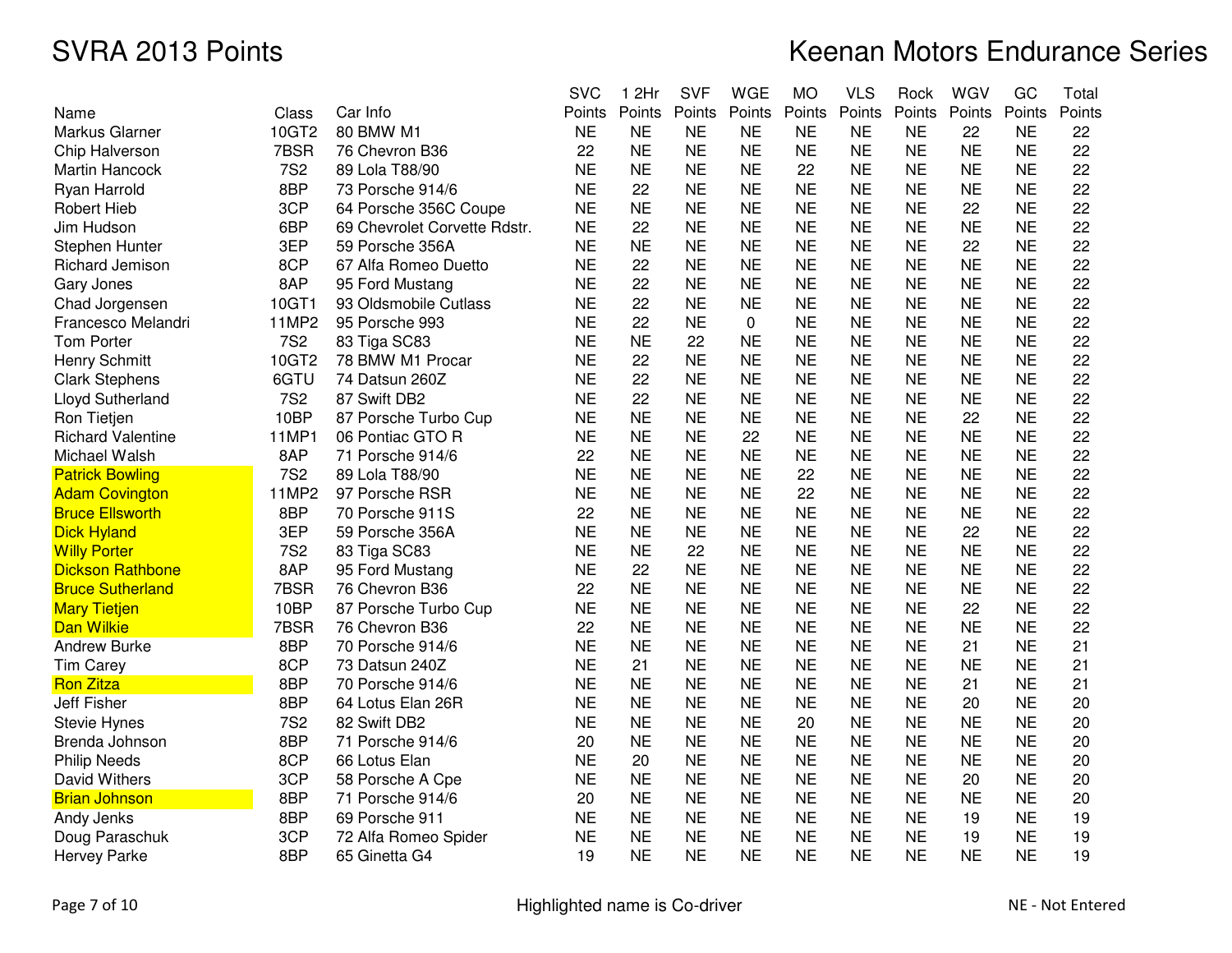|                        |            |                             | <b>SVC</b> | 1 2Hr     | <b>SVF</b> | <b>WGE</b> | <b>MO</b>    | <b>VLS</b> | Rock      | WGV       | GC        | Total  |
|------------------------|------------|-----------------------------|------------|-----------|------------|------------|--------------|------------|-----------|-----------|-----------|--------|
| Name                   | Class      | Car Info                    | Points     | Points    | Points     | Points     | Points       | Points     | Points    | Points    | Points    | Points |
| <b>Russ Poole</b>      | 8CP        | 70 Porsche 914/6            | <b>NE</b>  | 19        | NE         | <b>NE</b>  | <b>NE</b>    | <b>NE</b>  | <b>NE</b> | <b>NE</b> | <b>NE</b> | 19     |
| Chris Zappa            | 8AP        | 69 TVR Tuscan               | <b>NE</b>  | <b>NE</b> | <b>NE</b>  | <b>NE</b>  | <b>NE</b>    | <b>NE</b>  | <b>NE</b> | 19        | <b>NE</b> | 19     |
| Joe Cannella           | 3CP        | 72 Alfa Romeo Spider        | <b>NE</b>  | <b>NE</b> | <b>NE</b>  | <b>NE</b>  | <b>NE</b>    | <b>NE</b>  | <b>NE</b> | 19        | <b>NE</b> | 19     |
| Linwood Staub          | 8CP        | 72 Datsun 240 Z             | <b>NE</b>  | 18        | <b>NE</b>  | <b>NE</b>  | <b>NE</b>    | <b>NE</b>  | <b>NE</b> | <b>NE</b> | ΝE        | 18     |
| Randy Woods            | 3CP        | 71 Lotus Super Seven        | <b>NE</b>  | <b>NE</b> | <b>NE</b>  | <b>NE</b>  | <b>NE</b>    | <b>NE</b>  | <b>NE</b> | 18        | <b>NE</b> | 18     |
| Keith Dunbar           | 8CP        | 67 Lotus Elan               | <b>NE</b>  | <b>NE</b> | <b>NE</b>  | 10         | $\mathbf{0}$ | <b>NE</b>  | <b>NE</b> | 5         | <b>NE</b> | 15     |
| Mayo Smith             | 8AP        | 72 Porsche 911RS            | <b>NE</b>  | <b>NE</b> | <b>NE</b>  | 10         | <b>NE</b>    | <b>NE</b>  | <b>NE</b> | 5         | <b>NE</b> | 15     |
| Kent Bain              | 8AP        | 72 Porsche 914/6            | <b>NE</b>  | <b>NE</b> | <b>NE</b>  | 10         | <b>NE</b>    | <b>NE</b>  | <b>NE</b> | <b>NE</b> | <b>NE</b> | 10     |
| <b>Cliff Berry</b>     | 5BSR       | 75 Royale RP4               | <b>NE</b>  | <b>NE</b> | <b>NE</b>  | 10         | <b>NE</b>    | <b>NE</b>  | <b>NE</b> | <b>NE</b> | <b>NE</b> | 10     |
| Nicolas Clemence       | 8CP        | 67 Porsche 911S             | <b>NE</b>  | <b>NE</b> | <b>NE</b>  | 10         | <b>NE</b>    | <b>NE</b>  | <b>NE</b> | <b>NE</b> | <b>NE</b> | 10     |
| <b>Russell Gee</b>     | 8BS        | 69 BMW 2002                 | <b>NE</b>  | <b>NE</b> | <b>NE</b>  | 10         | <b>NE</b>    | <b>NE</b>  | <b>NE</b> | <b>NE</b> | <b>NE</b> | 10     |
| Ryan Harrold           | 8CP        | 73 Porsche 914/6            | <b>NE</b>  | <b>NE</b> | <b>NE</b>  | 10         | <b>NE</b>    | <b>NE</b>  | <b>NE</b> | <b>NE</b> | <b>NE</b> | 10     |
| Jay Iliohan            | 8BS        | 66 Alfa Romeo GTA           | <b>NE</b>  | <b>NE</b> | <b>NE</b>  | 10         | <b>NE</b>    | <b>NE</b>  | <b>NE</b> | <b>NE</b> | <b>NE</b> | 10     |
| Harry McPherson        | 8AP        | 95 Ford Mustang Cobra       | <b>NE</b>  | <b>NE</b> | <b>NE</b>  | 10         | <b>NE</b>    | <b>NE</b>  | <b>NE</b> | <b>NE</b> | <b>NE</b> | 10     |
| Frank Morelli          | 4AP        | 61 Chevrolet Corvette       | <b>NE</b>  | <b>NE</b> | <b>NE</b>  | 10         | <b>NE</b>    | <b>NE</b>  | <b>NE</b> | <b>NE</b> | <b>NE</b> | 10     |
| Larry Neviaser         | 5BSR       | 68 Ginetta G16              | <b>NE</b>  | <b>NE</b> | <b>NE</b>  | 10         | <b>NE</b>    | <b>NE</b>  | <b>NE</b> | <b>NE</b> | <b>NE</b> | 10     |
| Robert Newman, Jr      | 8BP        | 70 Porsche 911S             | <b>NE</b>  | <b>NE</b> | <b>NE</b>  | 10         | <b>NE</b>    | <b>NE</b>  | <b>NE</b> | <b>NE</b> | <b>NE</b> | 10     |
| Jerry Peters           | 8BP        | 69 Porsche 911              | <b>NE</b>  | <b>NE</b> | <b>NE</b>  | 10         | <b>NE</b>    | <b>NE</b>  | <b>NE</b> | <b>NE</b> | ΝE        | 10     |
| Ronnie Randall         | 8BP        | 66 Porsche 911              | <b>NE</b>  | <b>NE</b> | <b>NE</b>  | 10         | <b>NE</b>    | <b>NE</b>  | <b>NE</b> | <b>NE</b> | <b>NE</b> | 10     |
| <b>Allan Robbins</b>   | 8AP        | 70 Datsun 240Z              | <b>NE</b>  | <b>NE</b> | <b>NE</b>  | 10         | <b>NE</b>    | <b>NE</b>  | <b>NE</b> | <b>NE</b> | <b>NE</b> | 10     |
| Randy Williams         | 4APR       | 66 Jaguar ERA XKE-R         | <b>NE</b>  | <b>NE</b> | <b>NE</b>  | 10         | <b>NE</b>    | <b>NE</b>  | <b>NE</b> | 0         | <b>NE</b> | 10     |
| <b>Frank Beck</b>      | 8CP        | 67 Porsche 911S             | <b>NE</b>  | <b>NE</b> | <b>NE</b>  | 10         | <b>NE</b>    | <b>NE</b>  | <b>NE</b> | <b>NE</b> | <b>NE</b> | 10     |
| <b>Tom Fitzgerald</b>  | 8AP        | 70 Datsun 240Z              | <b>NE</b>  | <b>NE</b> | <b>NE</b>  | 10         | <b>NE</b>    | <b>NE</b>  | <b>NE</b> | <b>NE</b> | <b>NE</b> | 10     |
| <b>Brady Refenning</b> | 8BP        | 69 Porsche 911              | <b>NE</b>  | <b>NE</b> | <b>NE</b>  | 10         | <b>NE</b>    | <b>NE</b>  | <b>NE</b> | <b>NE</b> | <b>NE</b> | 10     |
| <b>Jack Refenning</b>  | 8BP        | 66 Porsche 911              | <b>NE</b>  | <b>NE</b> | <b>NE</b>  | 10         | <b>NE</b>    | <b>NE</b>  | <b>NE</b> | <b>NE</b> | <b>NE</b> | 10     |
| <b>Ric Rivette</b>     | 4AP        | 61 Chevrolet Corvette       | <b>NE</b>  | <b>NE</b> | <b>NE</b>  | 10         | <b>NE</b>    | <b>NE</b>  | <b>NE</b> | <b>NE</b> | <b>NE</b> | 10     |
| <b>Kevin Wheeler</b>   | 8CP        | 73 Porsche 914/6            | <b>NE</b>  | <b>NE</b> | <b>NE</b>  | 10         | <b>NE</b>    | <b>NE</b>  | <b>NE</b> | <b>NE</b> | <b>NE</b> | 10     |
| Frank Beck             | 8AP        | 92 Porsche 911 RS           | 5          | <b>NE</b> | <b>NE</b>  | <b>NE</b>  | <b>NE</b>    | <b>NE</b>  | <b>NE</b> | <b>NE</b> | <b>NE</b> | 5      |
| John Cloud             | 11TA2      | 02 Chevrolet Monte Carlo TA | 5          | <b>NE</b> | <b>NE</b>  | <b>NE</b>  | <b>NE</b>    | <b>NE</b>  | <b>NE</b> | <b>NE</b> | ΝE        | 5      |
| Mark Congleton         | 11MP2      | 94 Porsche 993RSR           | 5          | <b>NE</b> | <b>NE</b>  | <b>NE</b>  | <b>NE</b>    | <b>NE</b>  | <b>NE</b> | <b>NE</b> | <b>NE</b> | 5      |
| Andre Herke Jr.        | 8BS        | 68 BMW 2002                 | <b>NE</b>  | 5         | <b>NE</b>  | <b>NE</b>  | <b>NE</b>    | <b>NE</b>  | <b>NE</b> | <b>NE</b> | <b>NE</b> | 5      |
| <b>Claude Malette</b>  | <b>7S2</b> | 90 Lola T90/91              | 5          | <b>NE</b> | <b>NE</b>  | <b>NE</b>  | <b>NE</b>    | <b>NE</b>  | <b>NE</b> | <b>NE</b> | <b>NE</b> | 5      |
| <b>Chris Nussbaum</b>  | 6GTO       | 72 Porsche 911 RSR          | 5          | <b>NE</b> | <b>NE</b>  | <b>NE</b>  | <b>NE</b>    | <b>NE</b>  | <b>NE</b> | <b>NE</b> | <b>NE</b> | 5      |
| <b>Randy Proudfit</b>  | 6AP        | 71 Porsche 911              | <b>NE</b>  | 5         | <b>NE</b>  | <b>NE</b>  | <b>NE</b>    | <b>NE</b>  | <b>NE</b> | <b>NE</b> | <b>NE</b> | 5      |
| <b>Allan Robbins</b>   | 8RS        | 92 Oldsmobile Cutlass       | <b>NE</b>  | 5         | <b>NE</b>  | <b>NE</b>  | <b>NE</b>    | <b>NE</b>  | <b>NE</b> | <b>NE</b> | <b>NE</b> | 5      |
| Chip Vance             | <b>7S2</b> | 97 Lola S2000               | <b>NE</b>  | <b>NE</b> | <b>NE</b>  | <b>NE</b>  | 5            | <b>NE</b>  | <b>NE</b> | <b>NE</b> | <b>NE</b> | 5      |
| Orie Voightman         | 8CP        | 01 Mazda Miata              | <b>NE</b>  | 5         | <b>NE</b>  | <b>NE</b>  | <b>NE</b>    | <b>NE</b>  | <b>NE</b> | <b>NE</b> | <b>NE</b> | 5      |
| Kye Wankum             | 8BP        | 68 Porsche 911 L            | <b>NE</b>  | <b>NE</b> | <b>NE</b>  | <b>NE</b>  | <b>NE</b>    | <b>NE</b>  | <b>NE</b> | 5         | <b>NE</b> | 5      |
| <b>Mike Calderon</b>   | 8CP        | 01 Mazda Miata              | <b>NE</b>  | 5         | <b>NE</b>  | <b>NE</b>  | <b>NE</b>    | <b>NE</b>  | <b>NE</b> | <b>NE</b> | <b>NE</b> | 5      |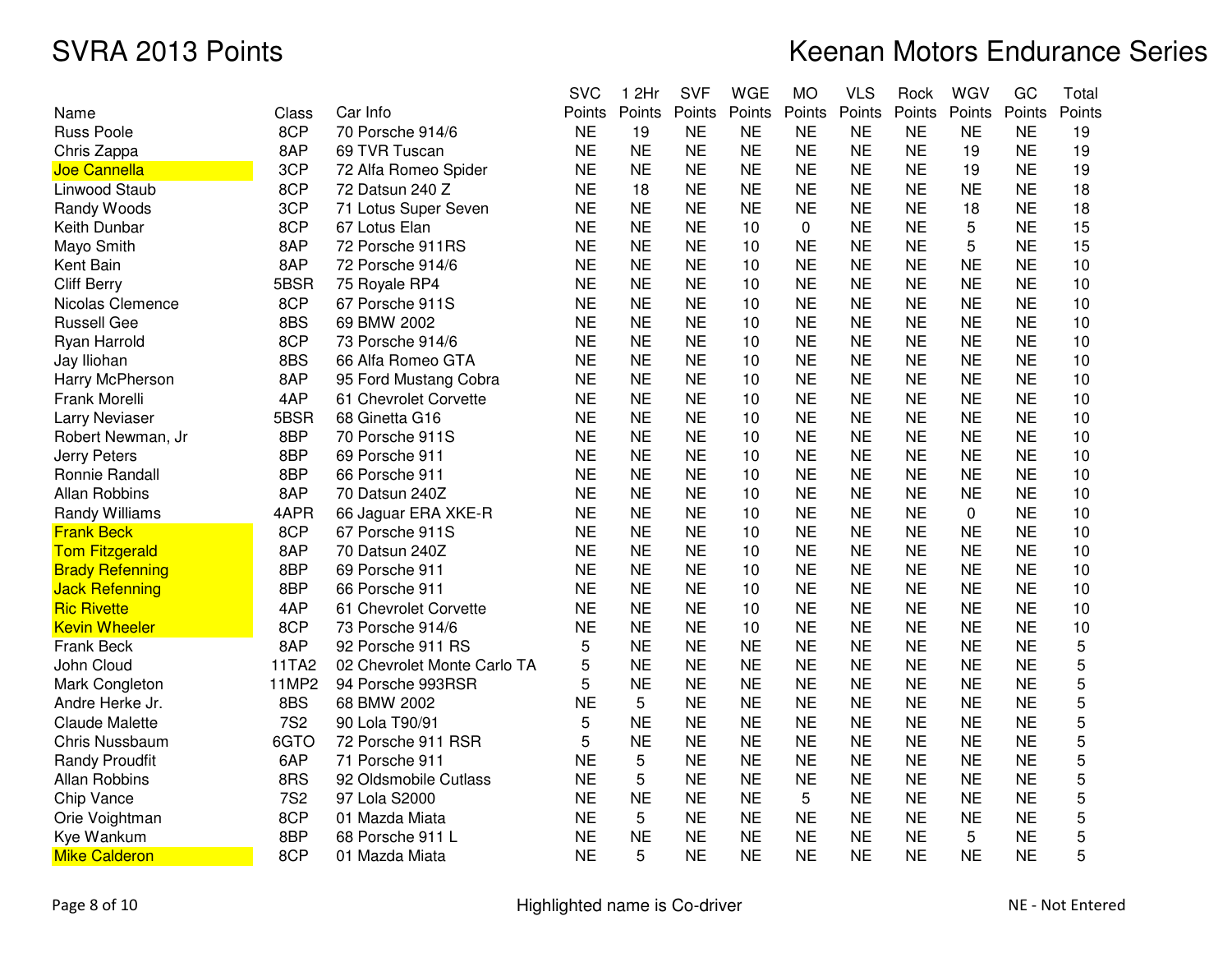# Keenan Motors Endurance Series

|                             |            |                          | <b>SVC</b> | 1 2Hr       | <b>SVF</b>  | <b>WGE</b> | <b>MO</b> | <b>VLS</b> | Rock      | WGV       | GC        | Total       |
|-----------------------------|------------|--------------------------|------------|-------------|-------------|------------|-----------|------------|-----------|-----------|-----------|-------------|
| Name                        | Class      | Car Info                 | Points     | Points      | Points      | Points     | Points    | Points     | Points    | Points    | Points    | Points      |
| <b>Tom Sloan</b>            | <b>7S2</b> | 97 Lola S2000            | <b>NE</b>  | <b>NE</b>   | <b>NE</b>   | <b>NE</b>  | 5         | <b>NE</b>  | <b>NE</b> | <b>NE</b> | <b>NE</b> | 5           |
| <b>Brian Thomas</b>         | 8RS        | 92 Oldsmobile Cutlass    | <b>NE</b>  | 5           | <b>NE</b>   | <b>NE</b>  | <b>NE</b> | <b>NE</b>  | <b>NE</b> | <b>NE</b> | <b>NE</b> | 5           |
| <b>Ron Zitza</b>            | 6AP        | 71 Porsche 911           | <b>NE</b>  | 5           | <b>NE</b>   | <b>NE</b>  | <b>NE</b> | <b>NE</b>  | <b>NE</b> | <b>NE</b> | <b>NE</b> | 5           |
| David Baughman              | 8AP        | 86 Toyota MR2            | <b>NE</b>  | <b>NE</b>   | <b>NE</b>   | <b>NE</b>  | <b>NE</b> | <b>NE</b>  | <b>NE</b> | <b>NE</b> | 0         | 0           |
| Theo Bean                   | 11GTP2     | 90 Chevrolet Intrepid    | <b>NE</b>  | <b>NE</b>   | <b>NE</b>   | 0          | <b>NE</b> | <b>NE</b>  | <b>NE</b> | <b>NE</b> | <b>NE</b> | 0           |
| Marty Beaulieu              | 6TA        | 68 Mercury Cougar        | $\Omega$   | <b>NE</b>   | <b>NE</b>   | <b>NE</b>  | <b>NE</b> | NE         | ΝE        | <b>NE</b> | <b>NE</b> | 0           |
| Jeff Borghesi               | 11GTP3     | 00 Lola B2K40            | <b>NE</b>  | <b>NE</b>   | <b>NE</b>   | 0          | <b>NE</b> | <b>NE</b>  | <b>NE</b> | <b>NE</b> | <b>NE</b> | 0           |
| Dave Cannon                 | 11MP2      | 06 Ferrari 430 Challenge | <b>NE</b>  | <b>NE</b>   | <b>NE</b>   | 0          | <b>NE</b> | <b>NE</b>  | <b>NE</b> | <b>NE</b> | <b>NE</b> | 0           |
| <b>Steve Cohen</b>          | 11TA2      | 92 Oldsmobile Aurora     | <b>NE</b>  | <b>NE</b>   | <b>NE</b>   | $\Omega$   | <b>NE</b> | <b>NE</b>  | <b>NE</b> | <b>NE</b> | <b>NE</b> | $\pmb{0}$   |
| <b>Charles Darrow</b>       | 1FP        | 65 Triumph Spitfire      | <b>NE</b>  | <b>NE</b>   | <b>NE</b>   | <b>NE</b>  | <b>NE</b> | <b>NE</b>  | <b>NE</b> | <b>NE</b> | 0         | 0           |
| Jim Devine                  | 10MP1      | 96 Panoz GTRA            | <b>NE</b>  | <b>NE</b>   | <b>NE</b>   | 0          | <b>NE</b> | <b>NE</b>  | <b>NE</b> | <b>NE</b> | <b>NE</b> | 0           |
| <b>Patrick Donnelly</b>     | <b>7S2</b> | 90 Swift DB5             | <b>NE</b>  | <b>NE</b>   | $\pmb{0}$   | <b>NE</b>  | <b>NE</b> | <b>NE</b>  | <b>NE</b> | <b>NE</b> | <b>NE</b> | 0           |
| <b>Travis Engen</b>         | 2FB        | 70 Chevron B17b          | <b>NE</b>  | <b>NE</b>   | <b>NE</b>   | <b>NE</b>  | <b>NE</b> | <b>NE</b>  | <b>NE</b> | 0         | <b>NE</b> | $\Omega$    |
| Mark Ferrara                | 6BP        | 70 Chevrolet Corvette    | <b>NE</b>  | <b>NE</b>   | <b>NE</b>   | 0          | <b>NE</b> | <b>NE</b>  | <b>NE</b> | <b>NE</b> | <b>NE</b> | 0           |
| Lauren Fix                  | 11TA2      | 91 Ford Mustang          | <b>NE</b>  | <b>NE</b>   | <b>NE</b>   | $\Omega$   | <b>NE</b> | <b>NE</b>  | <b>NE</b> | <b>NE</b> | <b>NE</b> | $\pmb{0}$   |
| Paul Fix                    | 11TA2      | 91 Ford Mustang          | <b>NE</b>  | <b>NE</b>   | $\mathbf 0$ | <b>NE</b>  | <b>NE</b> | <b>NE</b>  | <b>NE</b> | <b>NE</b> | <b>NE</b> | 0           |
| Tom Forgione                | 10SC2      | 89 Chevrolet Nascar      | <b>NE</b>  | <b>NE</b>   | <b>NE</b>   | <b>NE</b>  | <b>NE</b> | <b>NE</b>  | <b>NE</b> | 0         | <b>NE</b> | 0           |
| Tim Gallagher               | 6BP        | 63 Chevrolet Corvette    | <b>NE</b>  | <b>NE</b>   | <b>NE</b>   | <b>NE</b>  | <b>NE</b> | ΝE         | ΝE        | 0         | <b>NE</b> | 0           |
| <b>Brent Gernert</b>        | <b>7S2</b> | 86 Swift DB2             | <b>NE</b>  | <b>NE</b>   | <b>NE</b>   | <b>NE</b>  | <b>NE</b> | 0          | <b>NE</b> | <b>NE</b> | <b>NE</b> | $\Omega$    |
| Lee Giannone                | 11GTP1     | 84 Porsche 962           | <b>NE</b>  | <b>NE</b>   | <b>NE</b>   | 0          | <b>NE</b> | <b>NE</b>  | <b>NE</b> | <b>NE</b> | <b>NE</b> | 0           |
| <b>Bill Glavin</b>          | 6GTO       | 72 BMW 3.0 CSL           | <b>NE</b>  | <b>NE</b>   | <b>NE</b>   | <b>NE</b>  | <b>NE</b> | <b>NE</b>  | <b>NE</b> | 0         | <b>NE</b> | $\pmb{0}$   |
| John Gorsline               | 1CS        | 64 Morris Cooper S       | <b>NE</b>  | <b>NE</b>   | <b>NE</b>   | <b>NE</b>  | <b>NE</b> | <b>NE</b>  | <b>NE</b> | 0         | <b>NE</b> | $\mathbf 0$ |
| Jim Hanrahan                | 11GTP1     | 85 Tiga 285              | <b>NE</b>  | $\Omega$    | <b>NE</b>   | <b>NE</b>  | <b>NE</b> | <b>NE</b>  | <b>NE</b> | <b>NE</b> | <b>NE</b> | 0           |
| Joe Hoover                  | 8X         | 75 Porsche 914/6         | <b>NE</b>  | 0           | <b>NE</b>   | <b>NE</b>  | <b>NE</b> | <b>NE</b>  | <b>NE</b> | <b>NE</b> | <b>NE</b> | 0           |
| <b>Clark Howey</b>          | 6AP        | 66 Chevrolet Corvette    | 0          | <b>NE</b>   | <b>NE</b>   | <b>NE</b>  | <b>NE</b> | <b>NE</b>  | <b>NE</b> | <b>NE</b> | <b>NE</b> | $\Omega$    |
| Nick Incantalupo            | 7BSR       | 77 Osella PA 5/7/8-054   | <b>NE</b>  | <b>NE</b>   | <b>NE</b>   | 0          | <b>NE</b> | <b>NE</b>  | <b>NE</b> | <b>NE</b> | <b>NE</b> | 0           |
| Randy Johnson               | 7BSR       | 75 Lola T296             | <b>NE</b>  | <b>NE</b>   | <b>NE</b>   | 0          | <b>NE</b> | <b>NE</b>  | <b>NE</b> | <b>NE</b> | <b>NE</b> | $\pmb{0}$   |
| James Kitzmiller            | 6AP        | 69 Chevrolet Corvette    | <b>NE</b>  | <b>NE</b>   | $\mathbf 0$ | <b>NE</b>  | <b>NE</b> | <b>NE</b>  | <b>NE</b> | <b>NE</b> | <b>NE</b> | 0           |
| Ray Langston                | 11GTP1     | 87 Porsche 962           | <b>NE</b>  | 0           | <b>NE</b>   | <b>NE</b>  | <b>NE</b> | <b>NE</b>  | <b>NE</b> | <b>NE</b> | <b>NE</b> | 0           |
| Larry Ligas                 | 3DP        | 61 Daimler SP250         | <b>NE</b>  | 0           | <b>NE</b>   | <b>NE</b>  | <b>NE</b> | NE         | ΝE        | NE        | <b>NE</b> | 0           |
| Dan Mershon                 | 7M         | 67 Ford GT40             | <b>NE</b>  | $\Omega$    | <b>NE</b>   | <b>NE</b>  | <b>NE</b> | <b>NE</b>  | <b>NE</b> | <b>NE</b> | <b>NE</b> | $\Omega$    |
| David Neidell               | 6BP        | 68 Chevrolet Corvette    | <b>NE</b>  | <b>NE</b>   | $\mathbf 0$ | <b>NE</b>  | <b>NE</b> | <b>NE</b>  | <b>NE</b> | <b>NE</b> | <b>NE</b> | 0           |
| <b>Christopher Newcomer</b> | 1FP        | 62 Austin Healey Sprite  | <b>NE</b>  | <b>NE</b>   | <b>NE</b>   | <b>NE</b>  | <b>NE</b> | <b>NE</b>  | <b>NE</b> | 0         | <b>NE</b> | 0           |
| <b>Tony Parella</b>         | 4BP        | 58 Chevrolet Corvette    | <b>NE</b>  | $\mathbf 0$ | <b>NE</b>   | <b>NE</b>  | <b>NE</b> | <b>NE</b>  | <b>NE</b> | <b>NE</b> | <b>NE</b> | $\mathbf 0$ |
| David Putz                  | 7M         | 71 Royale RP4A           | <b>NE</b>  | <b>NE</b>   | 0           | <b>NE</b>  | <b>NE</b> | <b>NE</b>  | <b>NE</b> | <b>NE</b> | <b>NE</b> | 0           |
| David Rankin                | 11TA2      | 97 Chevrolet Camaro      | <b>NE</b>  | 0           | <b>NE</b>   | <b>NE</b>  | <b>NE</b> | NE         | ΝE        | NE        | <b>NE</b> | 0           |
| Adam Rupp                   | 10SC3      | 02 Ford Stockcar         | <b>NE</b>  | <b>NE</b>   | 0           | <b>NE</b>  | <b>NE</b> | <b>NE</b>  | <b>NE</b> | <b>NE</b> | <b>NE</b> | $\Omega$    |
| Al Schwacke                 | 4BP        | 55 Chevrolet Corvette    | <b>NE</b>  | <b>NE</b>   | <b>NE</b>   | <b>NE</b>  | <b>NE</b> | 0          | <b>NE</b> | <b>NE</b> | <b>NE</b> | 0           |
| Roy Walzer                  | 5FM        | 63 Lotus 23B             | 0          | <b>NE</b>   | <b>NE</b>   | <b>NE</b>  | <b>NE</b> | <b>NE</b>  | <b>NE</b> | <b>NE</b> | <b>NE</b> | 0           |

Page 9 of 10